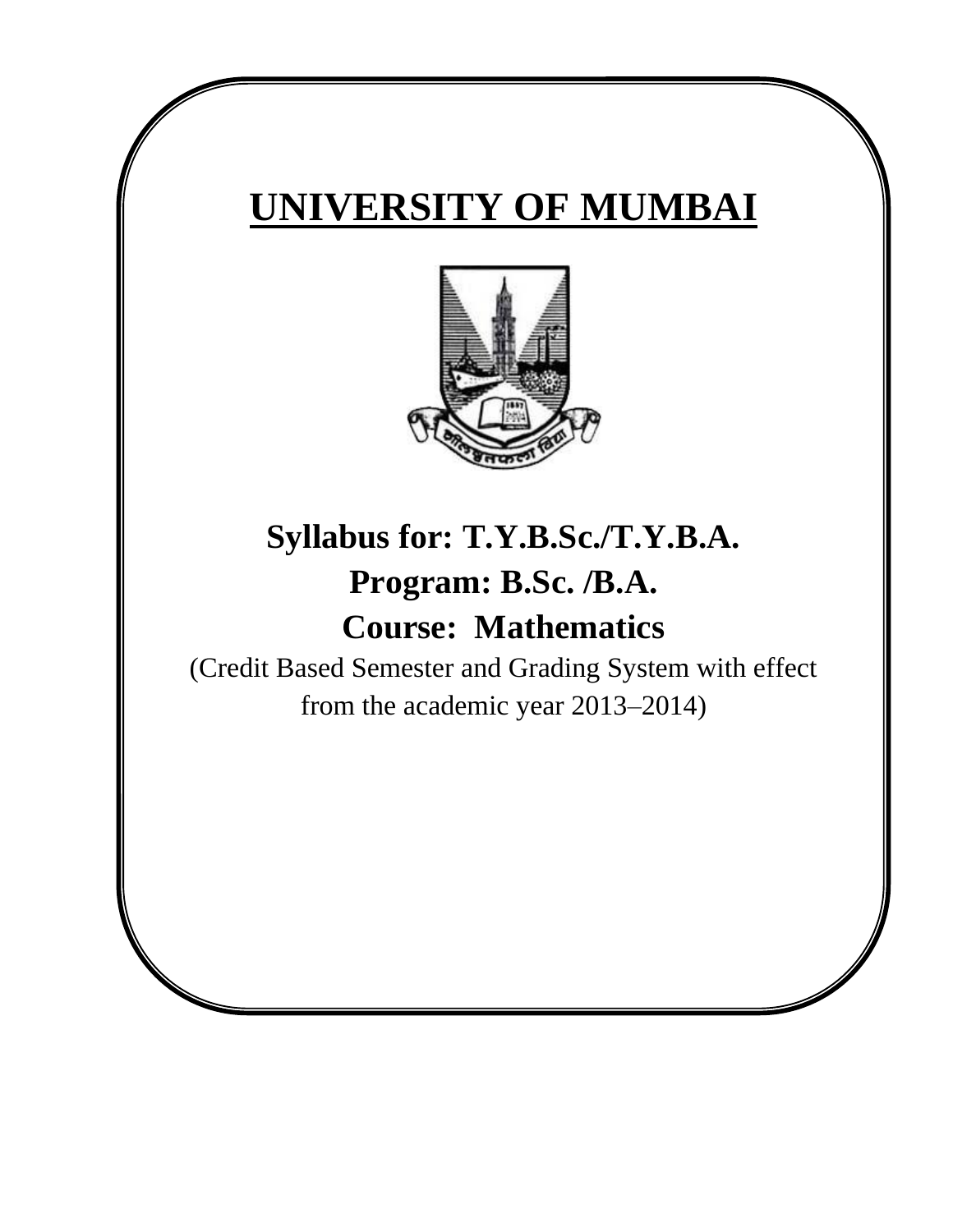# **Revised Syllabus in Mathematics Credit Based Semester and Grading System Third Year B. Sc. / B. A. 2013-2014** SEMESTER V

| REAL ANALYSIS AND MULTIVARIATE CALCULUS I                          |              |                                                                |         |        |  |
|--------------------------------------------------------------------|--------------|----------------------------------------------------------------|---------|--------|--|
| <b>Course Code</b>                                                 | <b>UNIT</b>  | <b>TOPICS</b>                                                  | Credits | L/Week |  |
| <b>USMT501</b>                                                     | I            | <b>Riemann Integration</b>                                     |         |        |  |
| <b>UAMT501</b><br>$\mathbf{I}$                                     |              | Double and Triple Integrals                                    | 2,5     | 3      |  |
|                                                                    | III          | Sequences and series of functions                              |         |        |  |
|                                                                    |              | <b>ALGEBRA I</b>                                               |         |        |  |
| <b>USMT502</b>                                                     | $\mathbf I$  | Quotient Space and Orthogonal<br>Transformation                |         |        |  |
| <b>UAMT502</b>                                                     | $\mathbf{I}$ | Diagonalization and Orthogonal<br>diagonalization              | 2.5     | 3      |  |
|                                                                    | III          | Groups and subgroups                                           |         |        |  |
|                                                                    |              | TOPOLOGY OF METRIC SPACES I                                    |         |        |  |
| <b>USMT503</b>                                                     | $\mathbf I$  | Metric spaces                                                  |         |        |  |
| <b>UAMT503</b>                                                     | $\mathbf{I}$ | Sequences                                                      | 2.5     | 3      |  |
|                                                                    | III          | Continuity                                                     |         |        |  |
|                                                                    |              | NUMERICAL METHODS I (ELECTIVE A)                               |         |        |  |
|                                                                    | $\mathbf I$  | Transcendental equations                                       |         |        |  |
| USMT5A4                                                            | $\mathbf{I}$ | Polynomial and System of linear                                | 2.5     | 3      |  |
| UAMT5A4<br>III                                                     |              | algebraic equations<br>Eigenvalue problems                     |         |        |  |
| NUMBER THEORY AND ITS APPLICATIONS I (ELECTIVE B)                  |              |                                                                |         |        |  |
| Ι<br>Prime numbers and congruences                                 |              |                                                                |         |        |  |
| USMT5B4                                                            | $\mathbf{I}$ | Diophantine equations and their solutions                      |         |        |  |
| UAMT5B4                                                            |              |                                                                | 2.5     | 3      |  |
| <b>Quadratic Reciprocity</b><br>III                                |              |                                                                |         |        |  |
|                                                                    |              | GRAPH THEORY AND COMBINATORICS I (ELECTIVE C)                  |         |        |  |
| USMT5C4                                                            | $\mathbf I$  | <b>Basics of Graph Theory</b>                                  |         |        |  |
| UAMT5C4                                                            | $\mathbf{I}$ | <b>Spanning Tree</b>                                           | 2.5     | 3      |  |
|                                                                    | III          | Hamiltonian Graphs                                             |         |        |  |
| PRBABILITY AND APPLICATION TO FINANCIAL MATHEMATICS I (ELECTIVE D) |              |                                                                |         |        |  |
|                                                                    | $\mathbf I$  | Probability as a Measure-Basics                                |         |        |  |
| USMT5D4<br>UAMT5D4                                                 | $\mathbf{I}$ | Absolutely continuous Probability<br>measure, Random Variables | 2.5     | 3      |  |
|                                                                    | III          | Joint Distributions and Conditional<br>Expectation             |         |        |  |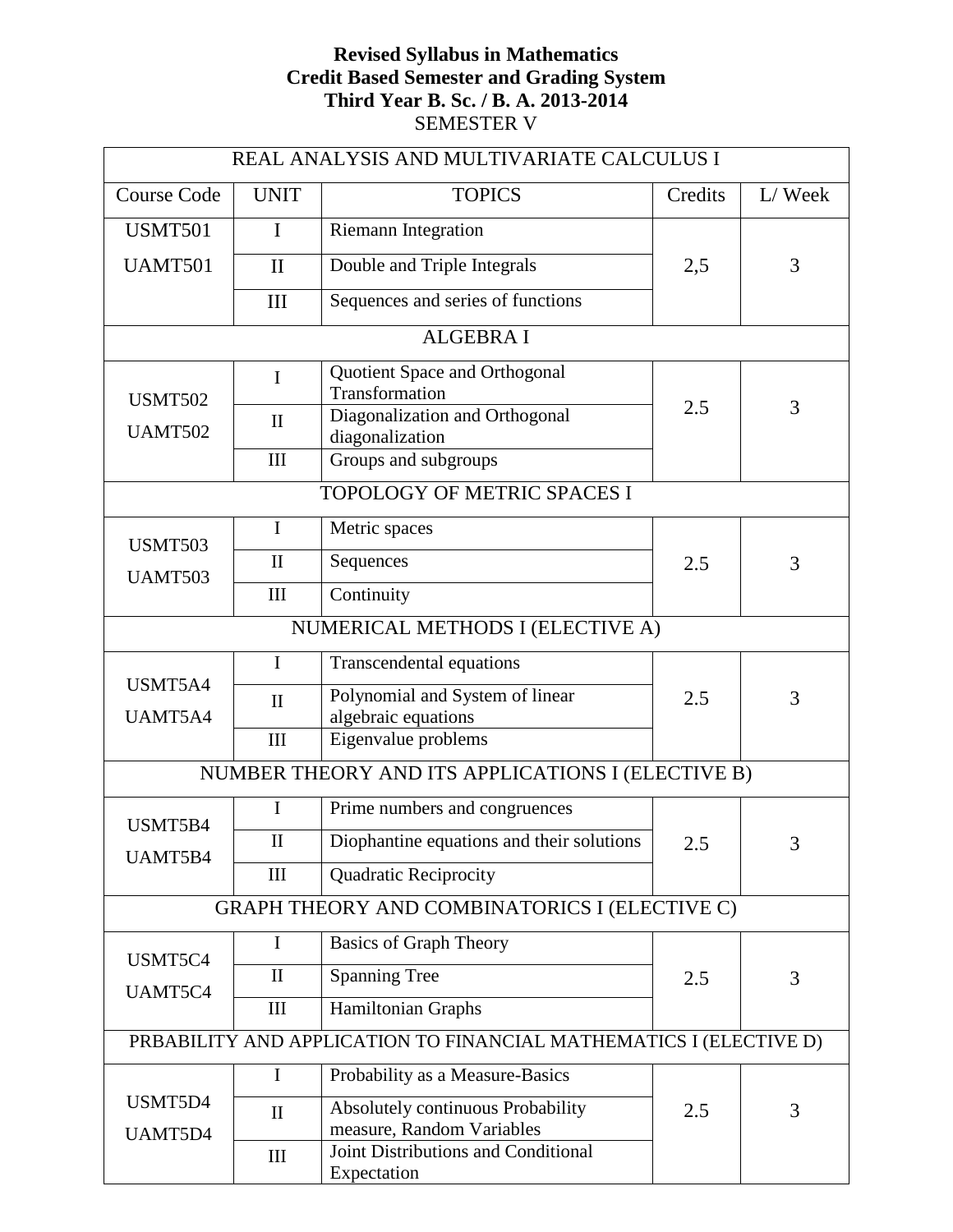| Course         | <b>PRACTICALS</b>                                                        | Credits       | L/Week |
|----------------|--------------------------------------------------------------------------|---------------|--------|
| USMTP05        | Practicals based on USMT501/UAMT501 and                                  |               |        |
| <b>UAMTP05</b> | USMT502/UAMT502                                                          | $\mathcal{R}$ |        |
| USMTP06        | Practicals based on USMT503/UAMT503 and                                  |               |        |
| UAMTP06        | USMT5A4/UAMT5A4 OR USMT5B4/UAMT5B4<br>USMT5C4/UAMT5C4 OR USMT5D4/UAMT5D4 |               |        |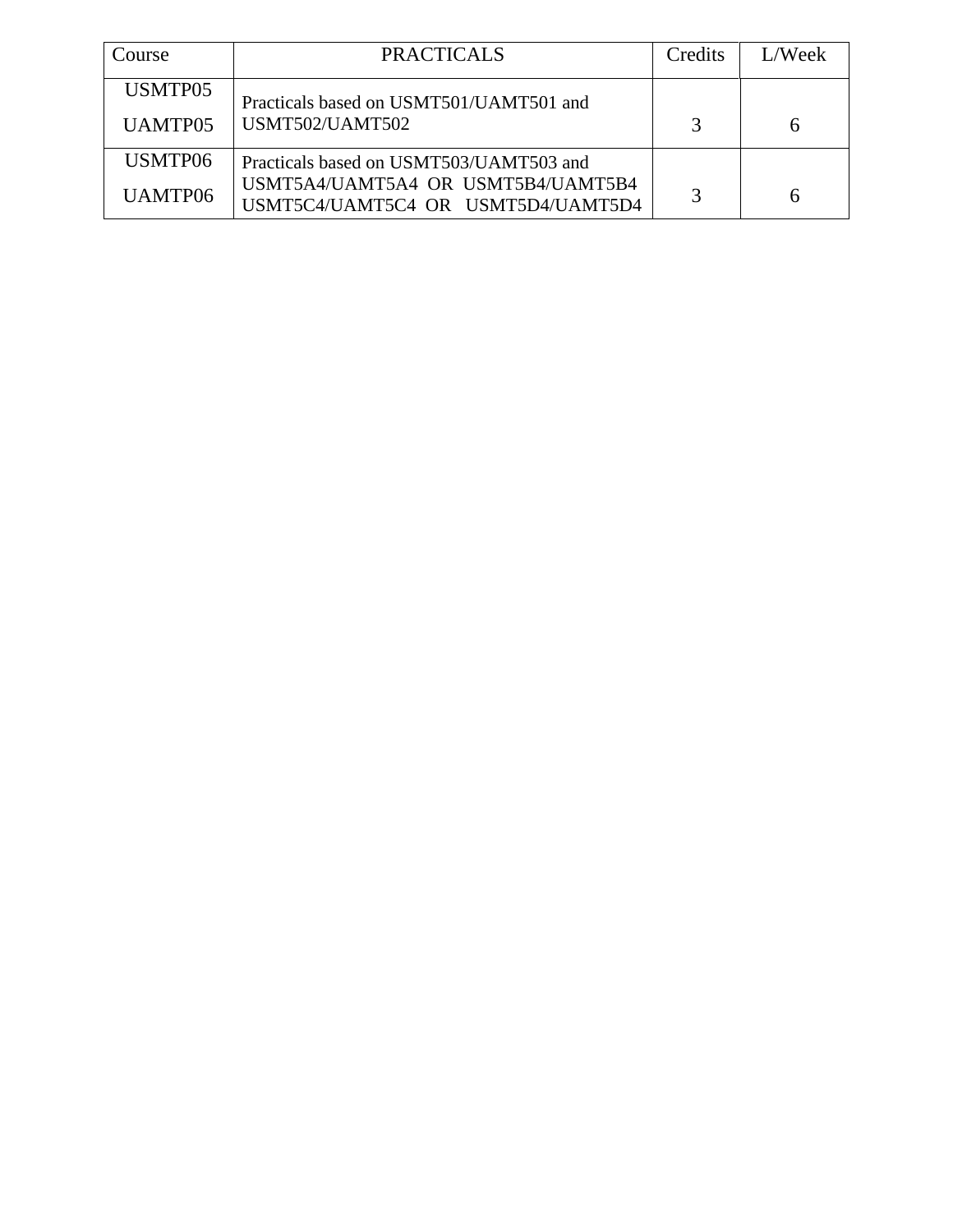# SEMESTER VI

| REAL ANALYSI AND MULTIVARIATE CALCULUS II                           |              |                                                    |          |        |  |
|---------------------------------------------------------------------|--------------|----------------------------------------------------|----------|--------|--|
| <b>Course Code</b>                                                  | <b>UNIT</b>  | <b>TOPICS</b>                                      | Credits  | L/Week |  |
| <b>USMT601</b>                                                      | $\mathbf I$  | <b>Differential Calculus</b>                       |          |        |  |
| <b>UAMT601</b><br>$\mathbf{I}$                                      |              | Differentiability                                  | 2,5      | 3      |  |
|                                                                     | III          | Surface integrals                                  |          |        |  |
|                                                                     |              | <b>ALGEBRA II</b>                                  |          |        |  |
| <b>USMT602</b>                                                      | $\mathbf I$  | Normal subgroups                                   |          |        |  |
| <b>UAMT602</b>                                                      | $\mathbf{I}$ | Ring theory                                        | 2.5      | 3      |  |
|                                                                     | III          | Factorization                                      |          |        |  |
|                                                                     |              | TOPOLOGY OF METRIC SPACES II                       |          |        |  |
| <b>USMT603</b>                                                      | $\mathbf I$  | <b>Fourier Series</b>                              |          |        |  |
| <b>UAMT603</b>                                                      | $\mathbf{I}$ | Compactness                                        | 2.5      | 3      |  |
|                                                                     | III          | Connectedness                                      |          |        |  |
|                                                                     |              | NUMERICAL METHODS II (ELECTIVE A)                  |          |        |  |
| USMT6A4                                                             | $\mathbf I$  | Interpolation                                      |          |        |  |
| UAMT6A4                                                             | $\mathbf{I}$ | Interpolation and Differentiation                  | 2.5<br>3 |        |  |
|                                                                     | III          | Numerical Integration                              |          |        |  |
|                                                                     |              | NUMBER THEORY AND ITS APPLICATIONS II (ELECTIVE B) |          |        |  |
| USMT6B4                                                             | $\mathbf{I}$ | <b>Continued Fractions</b>                         |          |        |  |
| UAMT6B4                                                             | $\mathbf{I}$ | Pell's equation, Units and Primes                  | 2.5      | 3      |  |
|                                                                     | $\rm III$    | Cryptography                                       |          |        |  |
| GRAPH THEORY AND COMBINATORICS II (ELECTIVE C)                      |              |                                                    |          |        |  |
|                                                                     | Ι            | Colouring in a graph and Chromatic                 |          |        |  |
| USMT6C4                                                             | $\mathbf{I}$ | number<br>Flow theory                              | 3<br>2.5 |        |  |
| UAMT6C4                                                             | III          | Combinatorics                                      |          |        |  |
| PRBABILITY AND APPLICATION TO FINANCIAL MATHEMATICS II (ELECTIVE D) |              |                                                    |          |        |  |
|                                                                     | I            | Limit Theorems in Probability, Financial           |          |        |  |
| USMT6D4                                                             |              | <b>Mathematics-Basics</b>                          | 2.5      | 3      |  |
| UAMT6D4                                                             | $\mathbf{I}$ | <b>Forward and Futures Contract</b>                |          |        |  |
|                                                                     | $\rm III$    | Options                                            |          |        |  |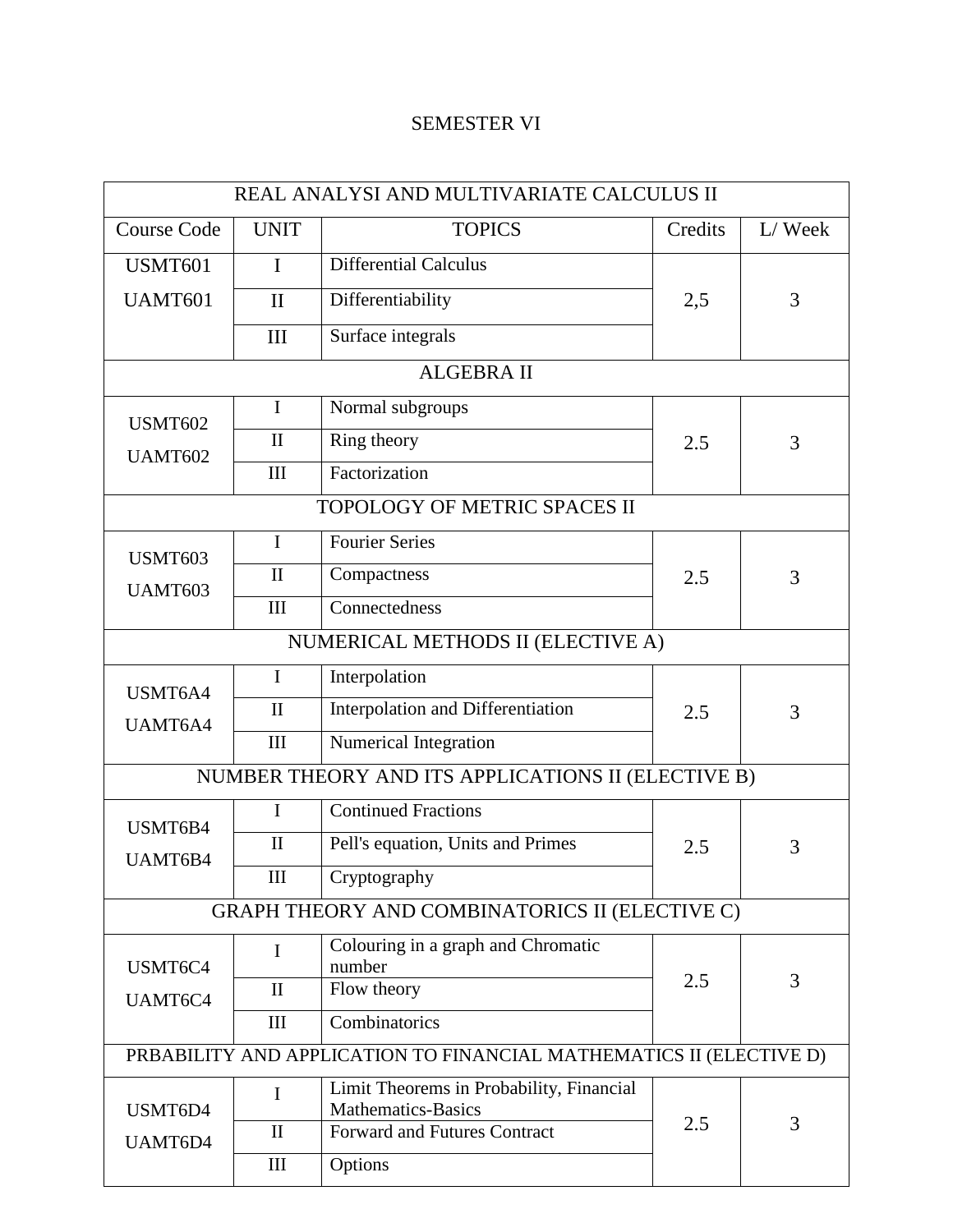| Course         | <b>PRACTICALS</b>                                                        | Credits | L/Week |
|----------------|--------------------------------------------------------------------------|---------|--------|
| USMTP07        | Practicals based on USMT601/UAMT601 and                                  |         |        |
| UAMTP07        | USMT602/UAMT602                                                          |         |        |
| USMTP08        | Practicals based on USMT603/UAMT603 and                                  |         |        |
| <b>UAMTP08</b> | USMT6A4/UAMT6A4 OR USMT6B4/UAMT6B4<br>USMT6C4/UAMT6C4 OR USMT6D4/UAMT6D4 |         |        |

**Note:** 1. USMT501/UAMT501, USMT502/UAMT502, USMT503/UAMT503 are compulsory courses for Semester V.

2. Candidate has to opt one Elective Course from USMT5A4/ UAMT5A4, USMT5B4/ UAMT5B4, USMT5C4/ UAMT5C4 and USMT5D4/ UAMT5D4 for Semester V.

3. USMT601/UAMT601, USMT602/UAMT602, USMT603/UAMT603 are compulsory courses for Semester VI.

2. Candidate has to opt one Elective Course from USMT6A4/ UAMT6A4, USMT6B4/ UAMT6B4, USMT6C4/ UAMT6C4 and USMT6D4/ UAMT6D4 for Semester VI.

4. Passing in theory and practical shall be separate.

# **Teaching Pattern:**

- 1. Three lectures per week per course (1 lecture/period is of 48 minutes duration).
- 2. One practical of three periods per week per course (1 lecture/period is of 48 minutes duration).
- 3. One assignment per course or one project.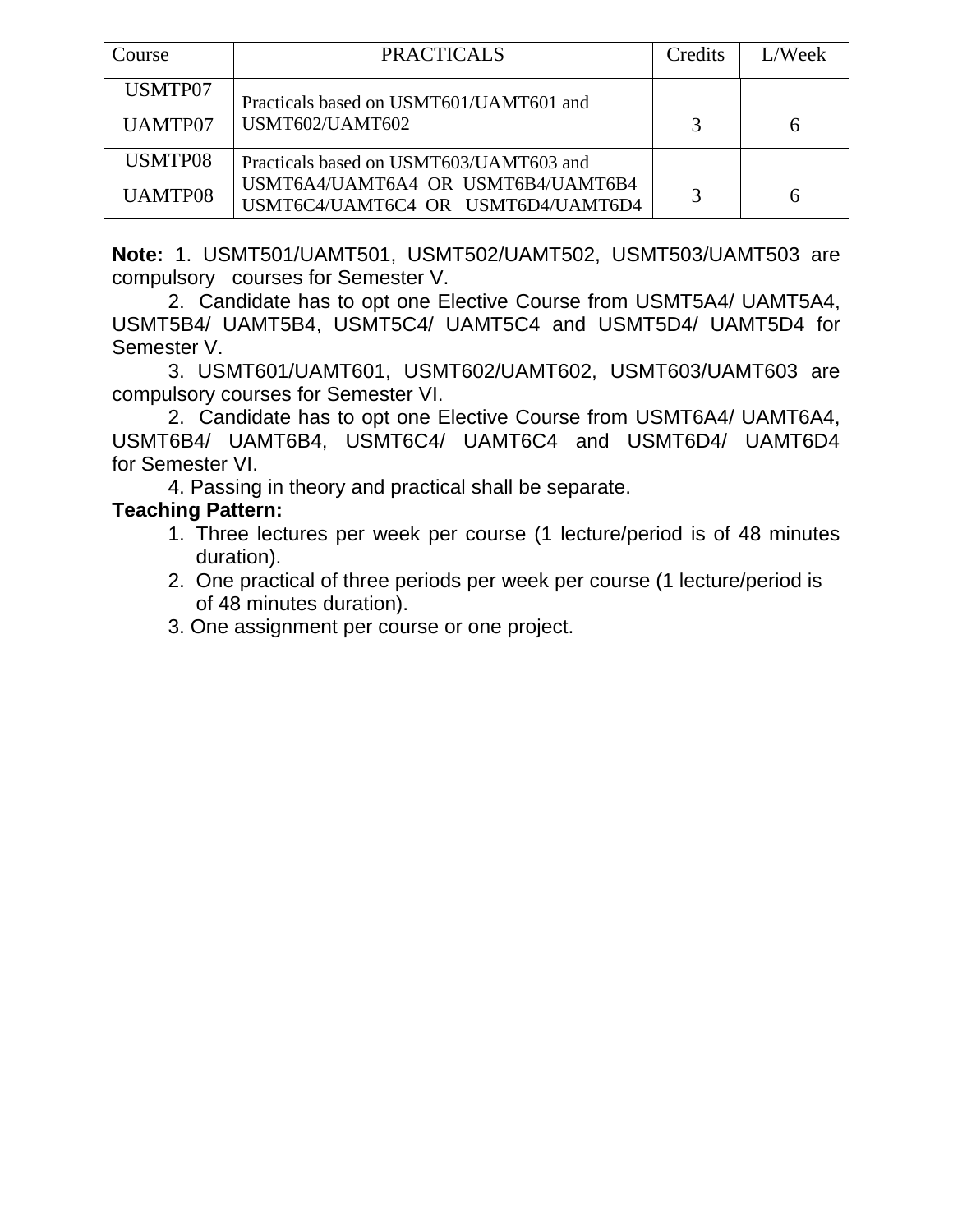# Revised Syllabus in Mathematics Credit Based Semester and Grading System Third Year B. Sc. / B. A. 2013-14

# Semester V

# Course: Real Analysis and Multivariate Calculus I Course Code: USMT501 / UAMT501

# Unit I. Riemann Integration(15 Lectures)

- (a) Uniform continuity of a real valued function on a subset of  $\mathbb R$  (brief discussion)
	- (i) Definition.
	- (ii) A continuous function on a closed and bounded interval is uniformly continuous (only statement).
- (b) Riemann Integration.
	- (i) Partition of a closed and bounded interval  $[a, b]$ , Upper sums and Lower sums of a bounded real valued function on  $[a, b]$ . Refinement of a partition, Definition of Riemann integrability of a function. A necessary and sufficient condition for a bounded function on [a, b] to be Riemann integrable.(Riemann's Criterion)
	- (ii) A monotone function on  $[a, b]$  is Riemann integrable.
	- (iii) A continuous function on  $[a, b]$  is Riemann integrable. A function with only finitely many discontinuities on  $[a, b]$  is Riemann integrable. Examples of Riemann integrable functions on  $[a, b]$  which are discontinuous at all rational numbers in  $[a, b]$
- (c) Algebraic and order properties of Riemann integrable functions.
	- (i) Riemann Integrability of sums, scalar multiples and products of integrable functions. The formulae for integrals of sums and scalar multiples of Riemann integrable functions.
	- (ii) If  $f : [a, b] \to \mathbb{R}$  is Riemann integrable and  $f(x) \ge 0$  for all  $x \in [a, b]$ , then  $\int_a^b f(x) dx \ge 0$ .
	- (iii) If f is Riemann integrable on  $[a, b]$ , and  $a < c < b$ , then f is Riemann integrable on  $[a, c]$ and  $[c, b]$ , and  $\int^b$ a  $f(x)dx = \int_0^c$ a  $f(x)dx + \int^b$ c  $f(x)dx$ .
- (d) First and second Fundamental Theorem of Calculus.
- (e) Integration by parts and change of variable formula.
- (f) Mean Value Theorem for integrals.
- (g) The integral as a limit of a sum, examples.

#### Reference for Unit I:

- 1. Real Analysis BARTLE and SHERBET.
- 2. Calculus, Vol. 2: T. Apostol, John Wiley.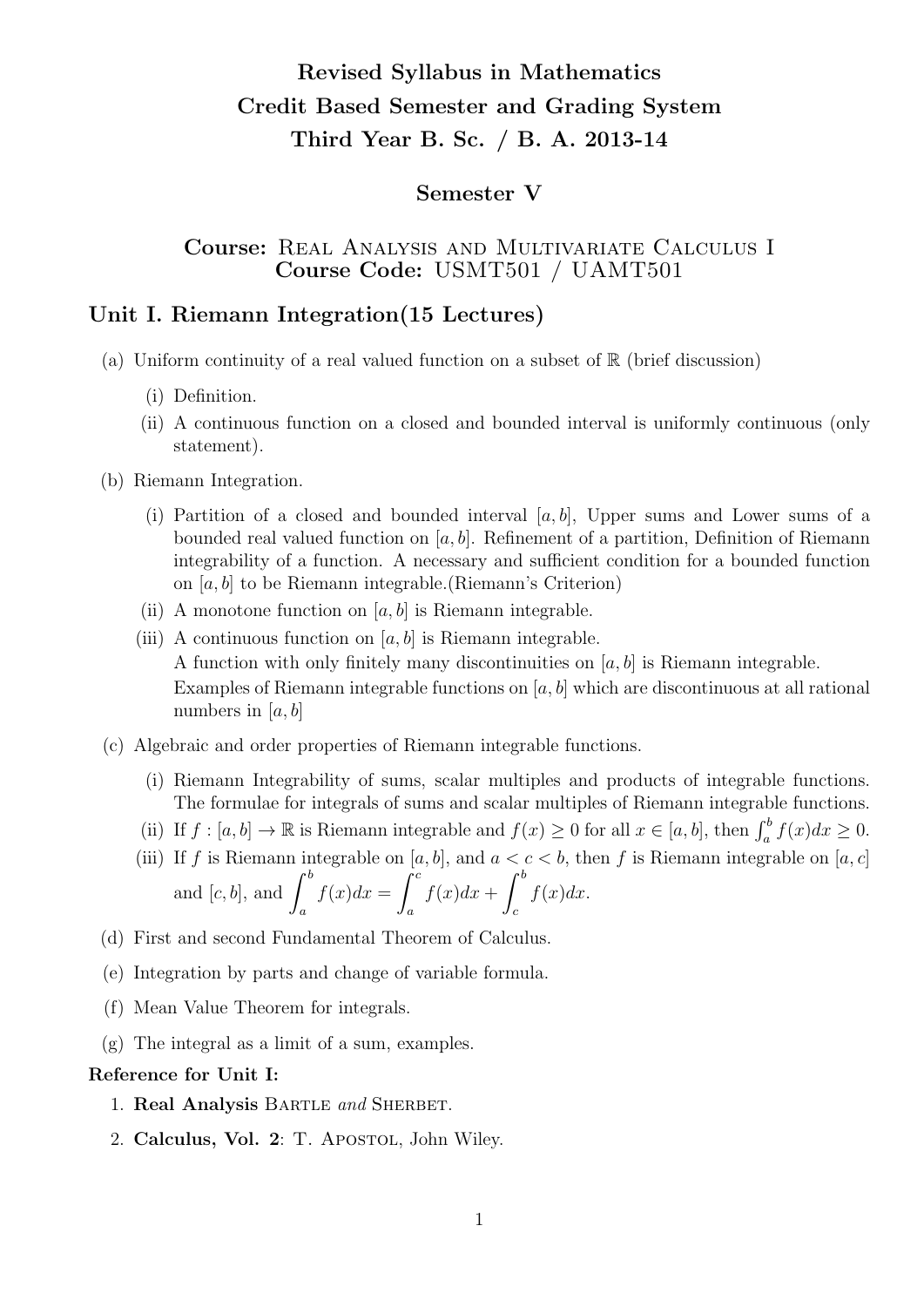# Unit II. Double and Triple Integrals (15 Lectures)

- (a) The definition of the Double (respectively Triple) integral of a bounded function on a rectangle (respectively box).
- (b) Fubini's theorem over rectangles.
- (c) Properties of Double and Triple Integrals:
	- (i) Integrability of sums, scalar multiples, products of integrable functions, and formulae for integrals of sums and scalar multiples of integrable functions.
	- (ii) Domain additivity of the integrals.
	- (iii) Integrability of continuous functions and functions having only finitely (countably) many discontinuities.
	- (v) Double and triple integrals over bounded domains.
- (d) Change of variable formula for double integral (proof for rectangular domain and invertible affine transformations) and Change of variable formula for triple integrals (no proof).

#### Reference for Unit II:

- 1. Real Analysis BARTLE and SHERBET.
- 2. Calculus, Vol. 2: T. Apostol, John Wiley.
- 3. Basic Multivariable Calculus: J.E. MARSDEN, A.J. TROMBA and A.WEINSTEIN, Springer International Publication.
- 4. A course in Multivariable Calculus and Real Analysis: S. GHORPADE and V.LIMAYE, Springer International Publication.

# Unit III. Sequences and series of functions (15 Lectures)

- (a) Pointwise and uniform convergence of sequences and series of real-valued functions. Weierstrass M-test. Examples.
- (b) Continuity of the uniform limit (resp: uniform sum) of a sequence (resp: series) of real-valued functions. The integral and the derivative of the uniform limit (resp: uniform sum) of a sequence (resp: series) of real-valued functions on a closed and bounded interval. Examples.
- (c) Power series in R. Radius of convergence. Region of convergence. Uniform convergence. Term-by-term differentiation and integration of power series. Examples.
- (d) Classical functions defined by power series such as exponential, cosine and sine functions, and the basic properties of these functions.

Reference for Unit III: Methods of Real Analysis, R.R. GOLDBERG. Oxford and International Book House (IBH) Publishers, New Delhi.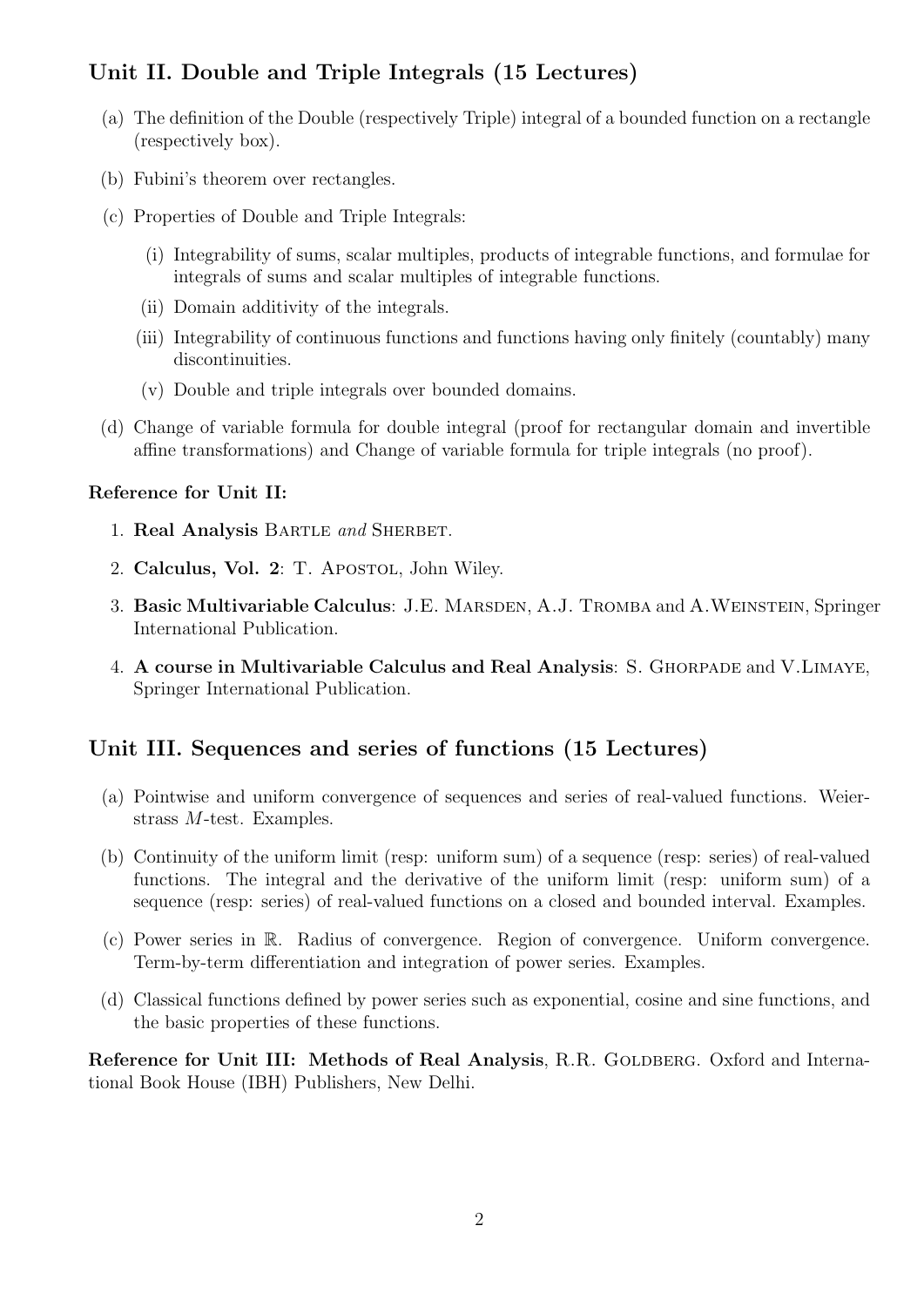#### Recommended books:

- (1) Robert G. Bartle and Donald R. Sherbert, Introduction to Real Analysis, Second edition, John Wiley & Sons, INC.
- (2) Richard G. Goldberg, Methods of Real Analysis, Oxford & IBH Publishing Co. Pvt. Ltd., New Delhi.
- (3) Tom M. Apostol, Calculus Volume II, Second edition, John Wiley & Sons, New York.
- (4) J. Stewart. Calculus. Third edition. Brooks/Cole Publishing Co.
- (5) BERBERIAN. Introduction to Real Analysis. Springer.

#### Additional Reference Books:

- (1) J.E. Marsden and A.J. Tromba, Vector Calculus. Fifth Edition, http://bcs.whfreeman.com/marsdenvc5e/
- (2) R. Courant and F. John, Introduction to Calculus and Analysis, Volume 2, Springer Verlag, New York.
- (3) M.H. PROTTER and C.B. MORREY, JR., Intermediate Calculus, Second edition, Springer Verlag, New York, 1996.
- (4) D.V. WIDDER, Advanced Calculus, Second edition, Dover Pub., New York.
- (5) Tom M. Apostol, Mathematical Analysis, Second edition, Narosa, New Delhi, 1974.
- (6) J. Stewart. Multivariable Calculus. Sixth edition. Brooks/Cole Publishing Co.
- (7) George Cain and James Herod, Multivariable Calculus. E-book available at http://people.math.gatech.edu/ cain/notes/calculus.html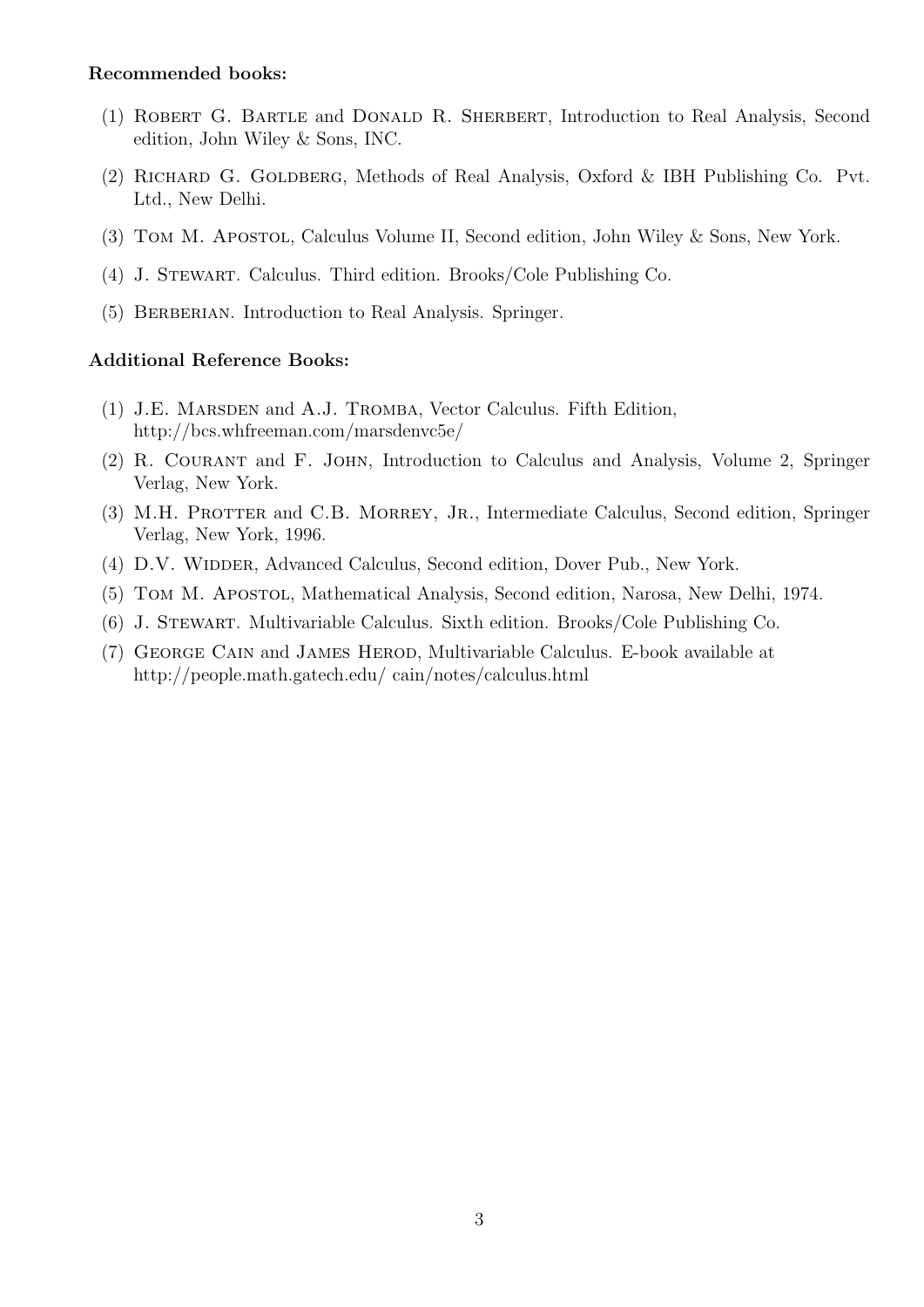# Course: ALGEBRA I Course Code: USMT502 / UAMT502

# Unit I. Quotient Space and Orthogonal Transformation (15 Lectures)

#### Review of vector spaces over R:

- (a) Quotient spaces:
	- (i) For a real vector space V and a subspace W, the cosets  $v + W$  and the quotient space  $V/W$ . First Isomorphism theorem of real vector spaces (Fundamental theorem of homomorphism of vector spaces.)
	- (ii) Dimension and basis of the quotient space  $V/W$ , when V is finite dimensional.
- (b) (i) Orthogonal transformations and isometries of a real finite dimensional inner product space. Translations and reflections with respect to a hyperplane. Orthogonal matrices over R.
	- (ii) Equivalence of orthogonal transformations and isometries fixing origin on a finite dimensional inner product space. Characterization of isometries as composites of orthogonal transformations and isometries.
	- (iii) Orthogonal transformation of  $\mathbb{R}^2$ . Any orthogonal transformation in  $\mathbb{R}^2$  is a reflection or a rotation.
- (c) Characteristic polynomial of an  $n \times n$  real matrix and a linear transformation of a finite dimensional real vector space to itself. Cayley Hamilton Theorem (Proof assuming the result A adj $(A) = I_n$  for an  $n \times n$  matrix over the polynomial ring  $\mathbb{R}[t]$ .)

#### Reference for Unit I:

- (1) S. Kumaresan, Linear Algebra: A Geometric Approach.
- (2) M. Artin. Algebra. Prentice Hall.
- (3) T. Banchoff and J. Wermer, Linear Algebra through Geometry, Springer.
- (4) L. Smith, Linear Algebra, Springer.

# Unit II. Diagonalization and Orthogonal diagonalization (15 Lectures)

- (a) Diagonalizability.
	- (i) Diagonalizability of an  $n \times n$  real matrix and a linear transformation of a finite dimensional real vector space to itself. Definition: Geometric multiplicity and Algebraic multiplicity of eigenvalues of an  $n \times n$ real matrix and of a linear transformation.
	- (ii) An  $n \times n$  matrix A is diagonalisable if and only if  $\mathbb{R}^n$  has a basis of eigenvectors of A if and only if the sum of dimension of eigenspaces of  $A$  is  $n$  if and only if the algebraic and geometric multiplicities of eigenvalues of A coincide.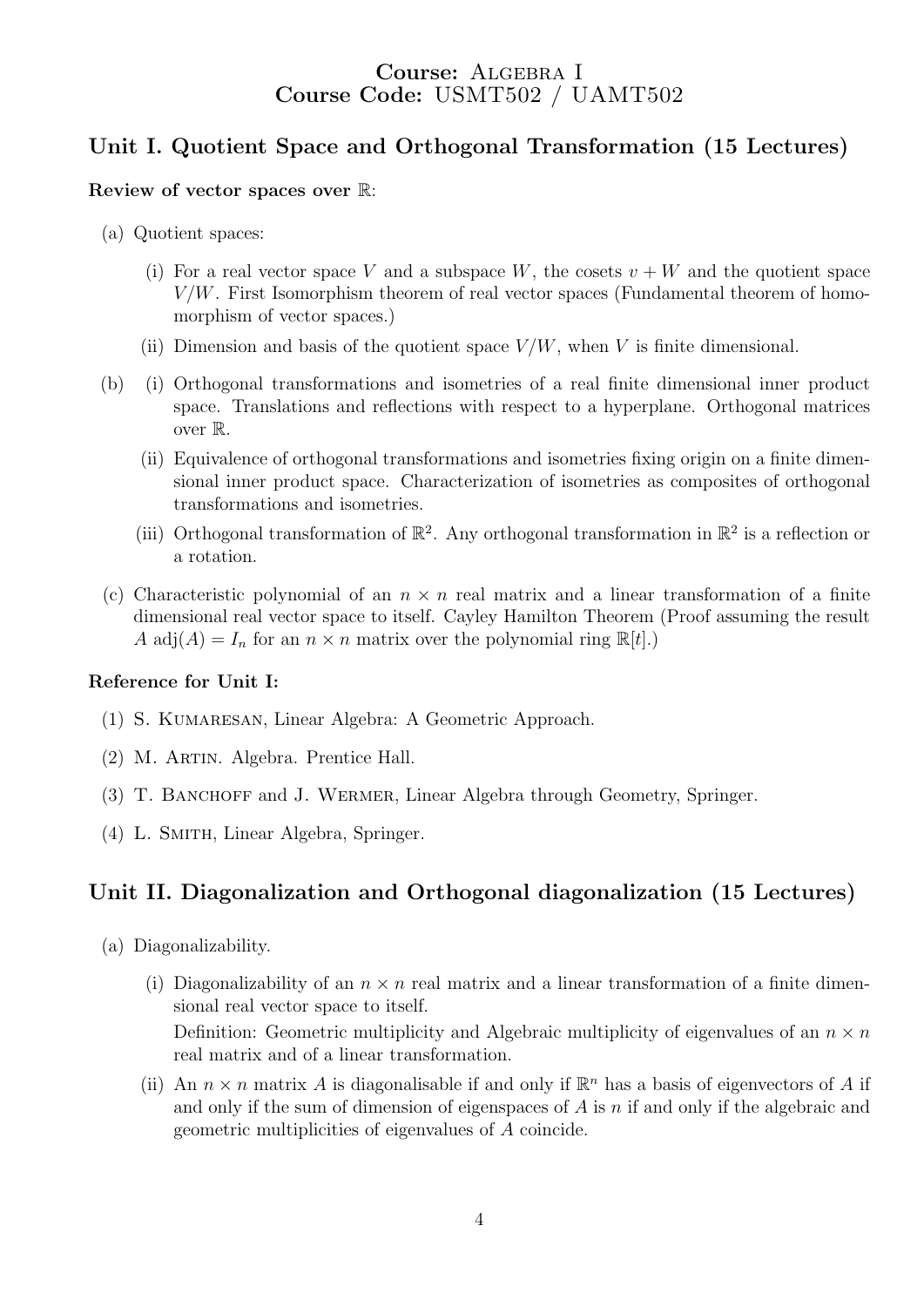- (b) Orthogonal diagonalization
	- (i) Orthogonal diagonalization of  $n \times n$  real symmetric matrices.
	- (ii) Application to real quadratic forms. Positive definite, semidefinite matrices. Classification in terms of principal minors. Classification of conics in  $\mathbb{R}^2$  and quadric surfaces in  $\mathbb{R}^3$ .

#### Reference for Unit II:

- (1) S. Kumaresan, Linear Algebra: A Geometric Approach.
- (2) M. Artin. Algebra. Prentice Hall.
- (3) T. Banchoff and J. Wermer, Linear Algebra through Geometry, Springer.
- (4) L. Smith, Linear Algebra, Springer.

### Unit III. Groups and subgroups (15 Lectures)

- (a) Definition and properties of a group. Abelian group. Order of a group, finite and infinite groups. Examples of groups including
	- (i)  $\mathbb{Z}, \mathbb{Q}, \mathbb{R}, \mathbb{C}$  under addition.
	- (ii)  $\mathbb{Q}^*$  (=  $\mathbb{Q} \setminus \{0\}$ ),  $\mathbb{R}^*$  (=  $\mathbb{R} \setminus \{0\}$ ),  $\mathbb{C}^*$  (=  $\mathbb{C} \setminus \{0\}$ ),  $\mathbb{Q}^+$  (= positive rational numbers) under multiplication.
	- (iii)  $\mathbb{Z}_n$ , the set of residue classes modulo *n* under addition.
	- (iv)  $U(n)$ , the group of prime residue classes modulo n under multiplication.
	- (v) The symmetric group  $S_n$ .
	- (vi) The group of symmetries of a plane figure. The Dihedral group  $D_n$  as the group of symmetrices of a regular polygon of *n* sides (for  $n = 3, 4$ ).
	- (vii) Klein 4-group.
	- (viii) Matrix groups  $M_{m\times n}(\mathbb{R})$  under addition of matrices,  $GL_n(\mathbb{R})$ , the set of invertible real matrices, under multiplication of matrices.
- (b) Subgroups and Cyclic groups.
	- (i)  $S^1$  as subgroup of  $\mathbb{C}$ ,  $\mu_n$  the subgroup of *n*-th roots of unity.
	- (ii) Cyclic groups (examples of  $\mathbb{Z}, \mathbb{Z}_n$ , and  $\mu_n$ ) and cyclic subgroups.
	- (iii) The Center  $Z(G)$  of a group G as a subgroup of G.
	- (iv) Cosets, Lagrange's theorem.
- (c) Group homomorphisms and isomorphisms. Examples and properties. Automorphisms of a group, inner automorphisms.

#### Reference for Unit III:

- (1) I.N. Herstein, Algebra.
- (2) P.B. Bhattacharya, S.K. Jain, S. Nagpaul. Abstract Algebra.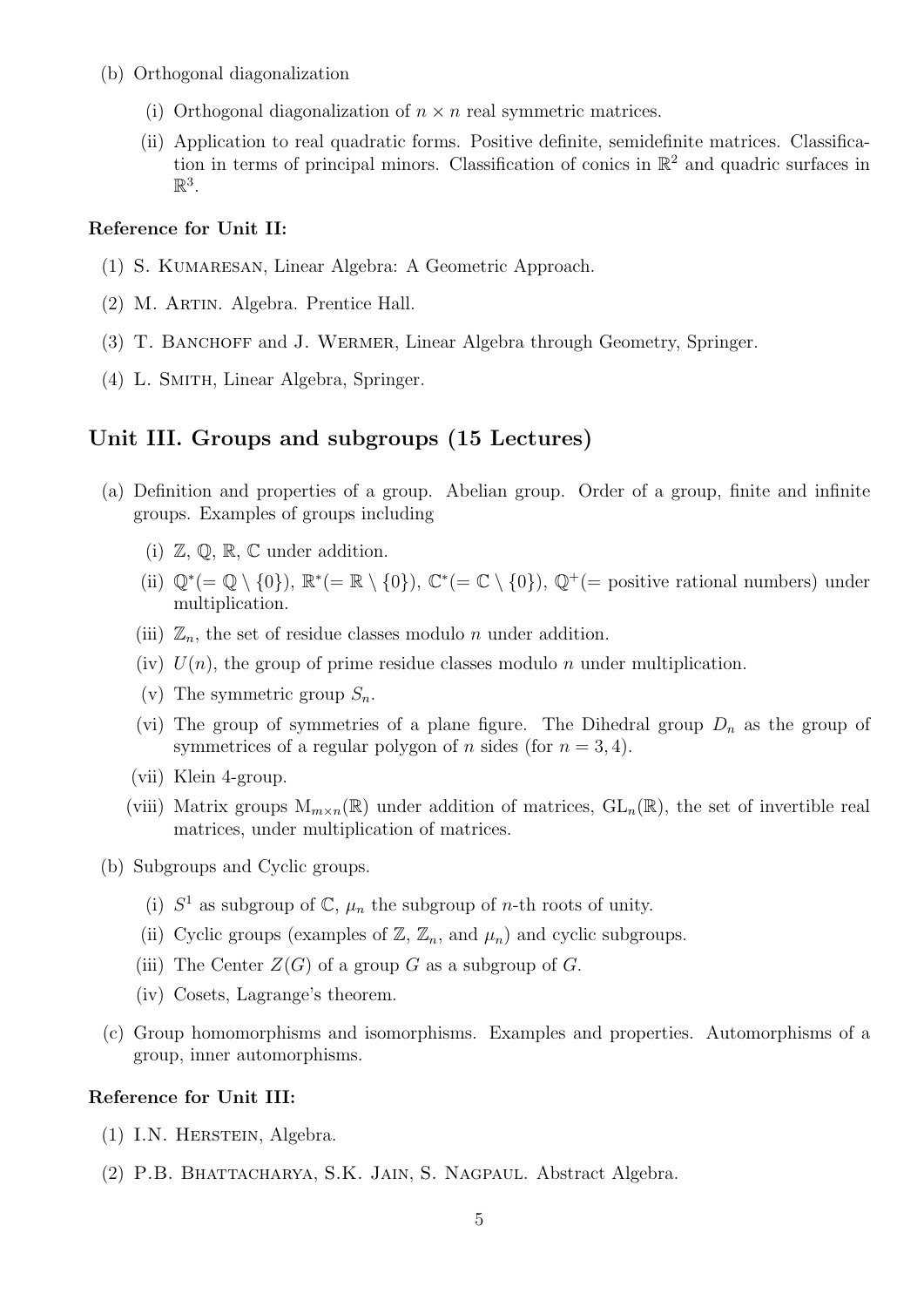### Recommended Books

- 1. S. KUMARESAN. Linear Algebra: A Geometric Approach, Prentice Hall of India Pvt Ltd, New Delhi.
- 2. I.N. Herstein. Topics in Algebra, Wiley Eastern Limited, Second edition.
- 3. N.S. Gopalakrishnan, University Algebra, Wiley Eastern Limited.
- 4. M. Artin, Algebra, Prentice Hall of India, New Delhi.
- 5. T. Banchoff and J. Wermer, Linear Algebra through Geometry, Springer.
- 6. L. Smith, Linear Algebra, Springer.
- 7. Tom M. Apostol, Calculus Volume 2, Second edition, John Wiley, New York, 1969.
- 8. P.B. Bhattacharya, S.K. Jain, and S.R. Nagpaul, Abstract Algebra, Second edition, Foundation Books, New Delhi, 1995.
- 9. J.B. Fraleigh, A first course in Abstract Algebra, Third edition, Narosa, New Delhi.
- 10. J. Gallian. Contemporary Abstract Algebra. Narosa, New Delhi.

#### Additional Reference Books

- 1. S. Lang, Introduction to Linear Algebra, Second edition, Springer Verlag, New York.
- 2. K. HOFFMAN and S. KUNZE, Linear Algebra, Prentice Hall of India, New Delhi.
- 3. S. Adhikari. An Introduction to Commutative Algebra and Number theory. Narosa Publishing House.
- 4. T.W. HUNGERFORD. Algebra. Springer.
- 5. D. Dummit, R. Foote. Abstract Algebra. John Wiley & Sons, Inc.
- 6. I.S. Luthar, I.B.S. Passi. Algebra, Vol. I and II.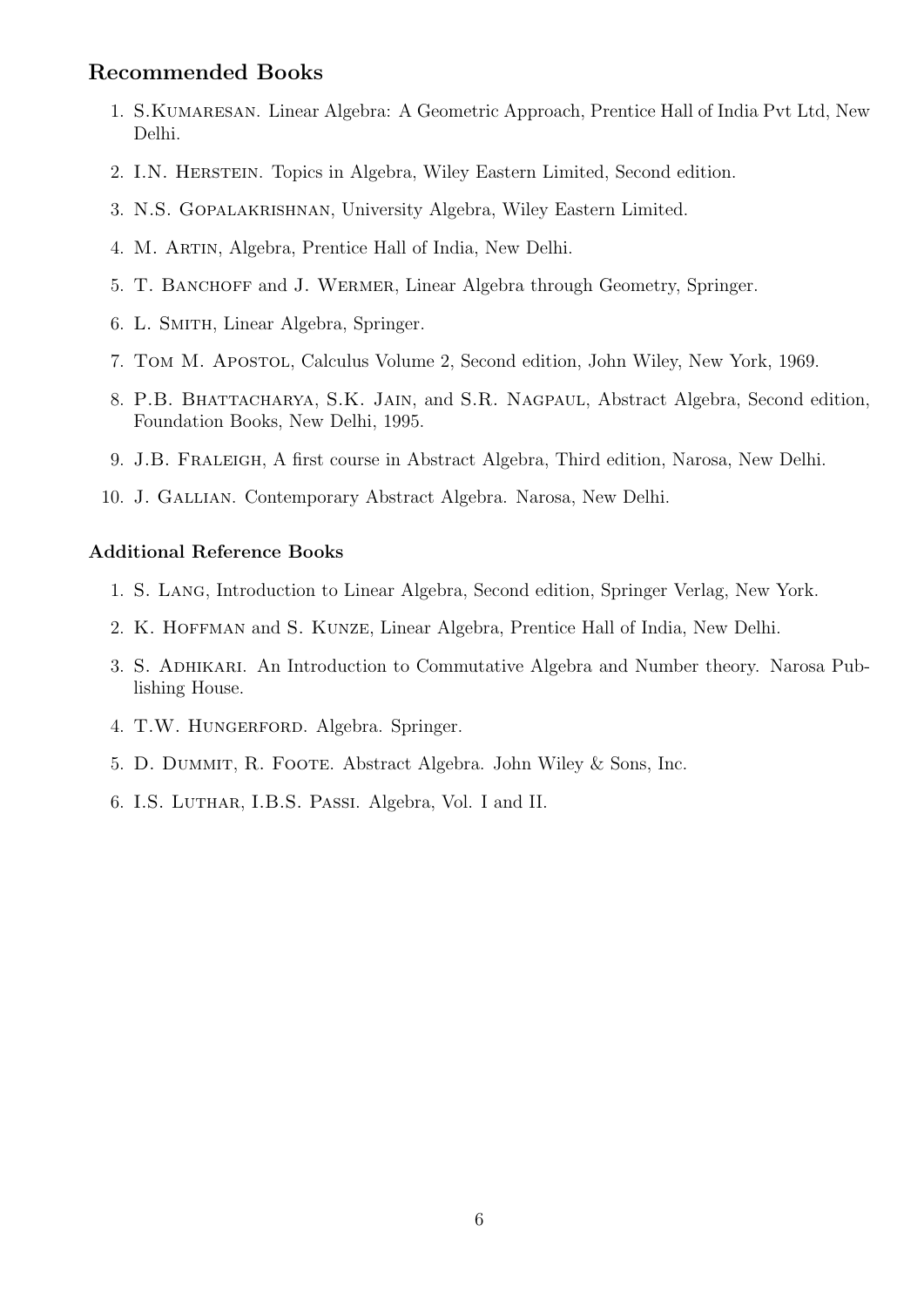# Course: Topology of Metric Spaces I Course Code: USMT503 /UAMT503

# Unit I. Metric spaces (15 Lectures)

- (a) (i) Metrics spaces: Definition, Examples, including R with usual distance, discrete metric space.
	- (ii) Normed linear spaces: Definition, the distance (metric) induced by the norm, translation invariance of the metric induced by the norm. Examples including
		- (1)  $\mathbb{R}^n$  with sum norm  $|| \ ||_1$ , the Euclidean norm  $|| \ ||_2$ , and the sup norm  $|| \ ||_{\infty}$ .
		- (2)  $C[a, b]$ , the space of continuous real valued functions on [a, b] with norms  $|| \, ||_1, || \, ||_2$ ,

 $|| \ ||_{\infty}$ , where  $||f||_1 = \int_a^b |f(t)|dt$ ,  $||f||_2 = \left(\int_a^b |f(t)|^2 dt\right)^{\frac{1}{2}}$ ,  $||f||_{\infty} = \sup\{|f(t)|, t \in$  $[a, b]$ .

- (iii) Subspaces, product of two metric spaces.
- (b) (i) Open ball and open set in a metric space (normed linear space) and subspace Hausdorff property. Interior of a set.
	- (ii) Structure of an open set in R, namely any open set is a union of a countable family of pairwise disjoint intervals.
	- (iii) Equivalent metrics, equivalent norms.
- (c) (i) Closed set in a metric space (as complement of an open set), limit point of a set (A point which has a non-empty intersection with each deleted neighbourhood of the point), isolated point. A closed set contains all its limit points.
	- (ii) Closed balls, closure of a set, boundary of a set in a metric space.
	- (iii) Distance of a point from a set, distance between two sets, diameter of a set in a metric space.

#### Reference for Unit I:

- 1. S. KUMARESAN, Topology of Metric spaces.
- 2. W. RUDIN, Principles of Mathematical Analysis.

# Unit II. Sequences (15 Lectures)

- (a) (i) Sequences in a metric space.
	- (ii) The characterization of limit points and closure points in terms of sequences.
	- (iii) Dense subsets in a metric space. Separability,  $\mathbb R$  is separable.
	- (iv) Cauchy sequences and complete metric spaces.  $\mathbb{R}^n$  with Euclidean metric is a complete metric space.
- (b) Cantor's Intersection Theorem.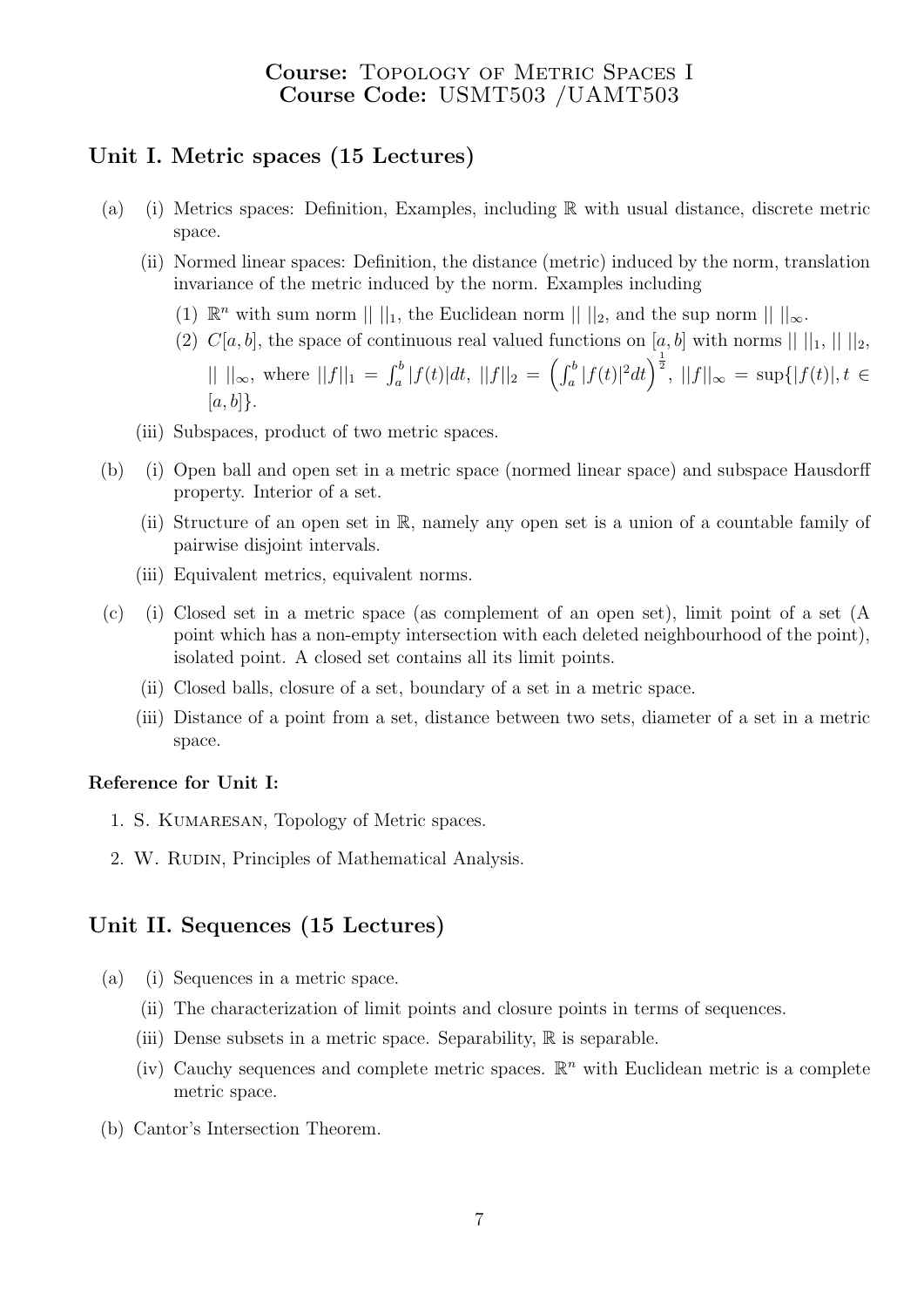### Reference for Unit II:

- 1. S. KUMARESAN, Topology of Metric spaces.
- 2. W. RUDIN, Principles of Mathematical Analysis.

# Unit III. Continuity (15 Lectures)

 $\varepsilon - \delta$  definition of continuity at a point of a function from one metric space to another.

- (a) Characterization of continuity at a point in terms of sequences, open sets.
- (b) Continuity of a function on a metric space. Characterization in terms of inverse image of open sets and closed sets.
- (c) Algebra of continuous real valued functions.
- (d) Uniform continuity in a metric space, definition and examples (emphasis on R).

Reference for Unit III: S. KUMARESAN, Topology of Metric spaces.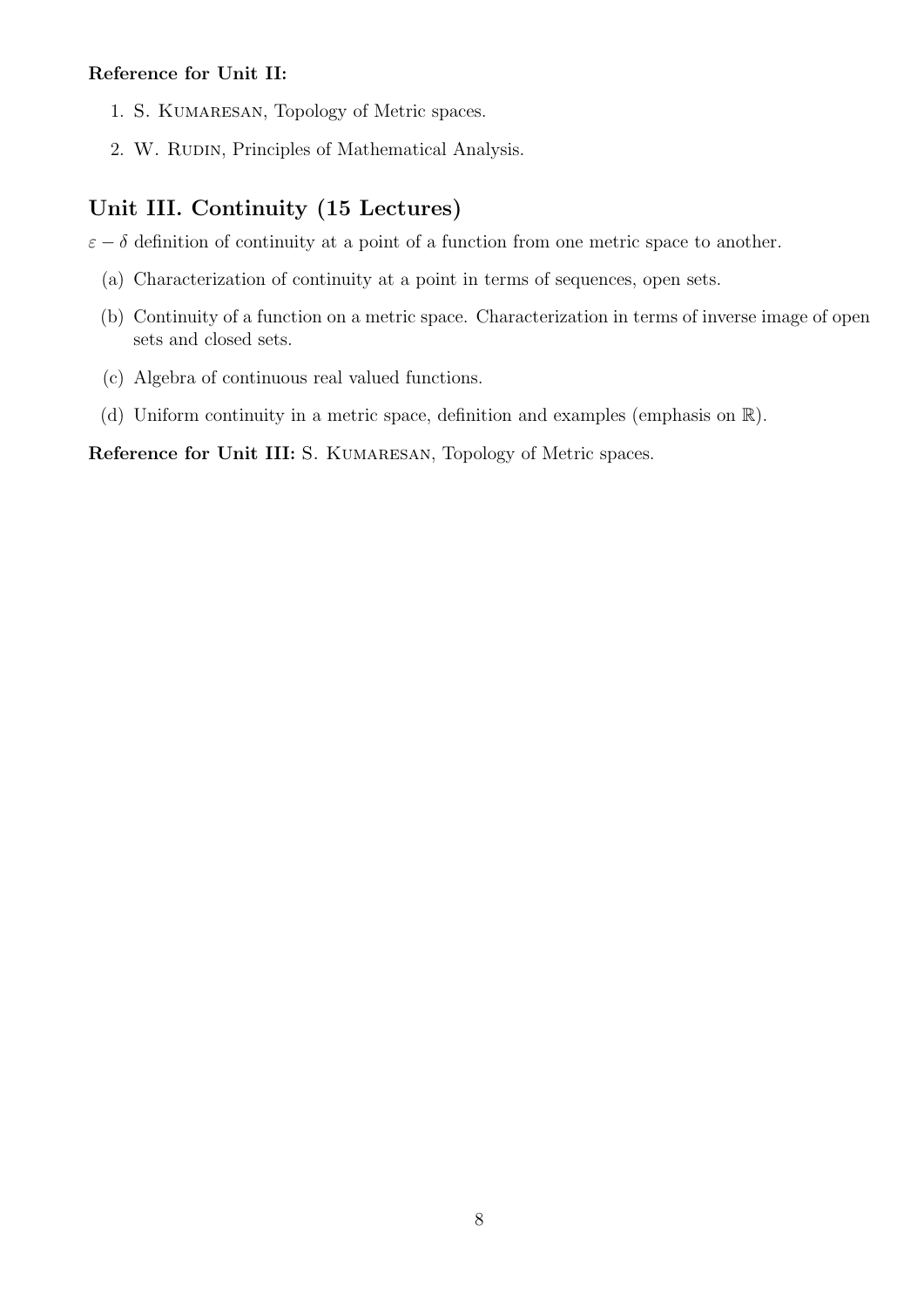# Unit I. Transcendental equations (15 Lectures)

- (a) Errors, type of errors relative error, absolute error, round-off error, truncation error. Examples using Taylors series.
- (b) Iteration methods based on first degree equation
	- (i) The Newton-Raphson method
	- (ii) Secant method
	- (iii) Regula-Falsi method
- (c) Iteration methods based on second degree equation Muller method (problem to be asked only for one iteration)
- (d) General iteration method Fixed point iteration method.
- (e) Rate of convergence of
	- (i) The Newton-Raphson method
	- (ii) Secant method
	- (iii) Regula-Falsi method

#### Reference of Unit I:

- (1) M.K. Jain, S.R.K.Iyengar and R.K. Jain, Numerical Methods for Scientific and Engineering Computation, New age International publishers, Fourth Edition, 2003.
- (2) B.S. Grewal, Numerical Methods in Engineering and Science. Khanna publishers.

# Unit II. Polynomial and System of linear algebraic equations (15 Lectures)

- (a) Polynomial equations
	- (i) Sturm sequence
	- (ii) Birge-vieta method
	- (iii) Graeffe's roots squaring method
- (b) Linear systems of equations
	- (i) Direct methods Triangularization method, Cholesky method
	- (ii) Iteration methods Jacobi iteration method.

#### Reference of Unit II:

(1) M.K. Jain, S.R.K.Iyengar and R.K. Jain, Numerical Methods for Scientific and Engineering Computation, New age International publishers, Fourth Edition, 2003.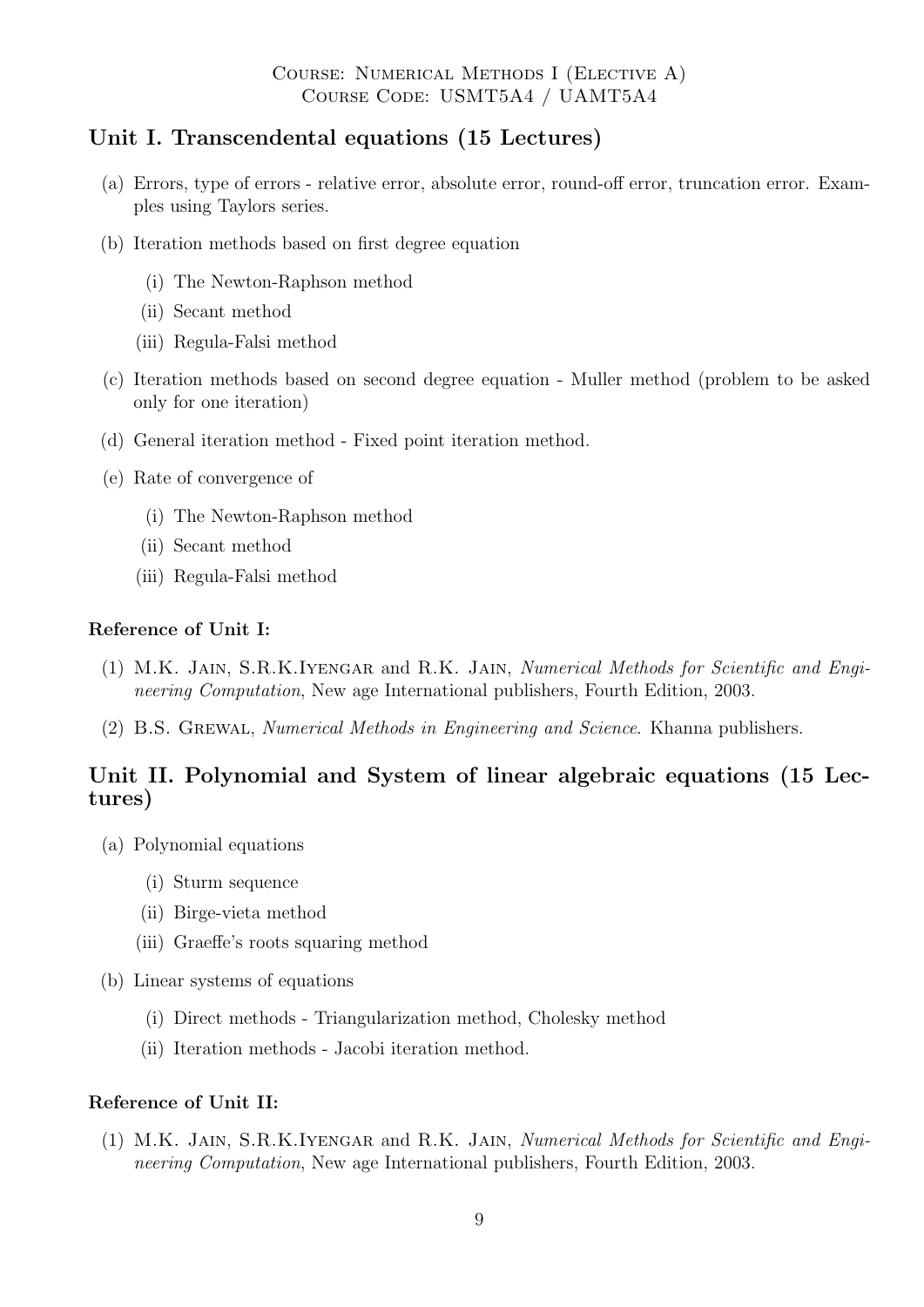# Unit III. Eigenvalue problems.(15 Lectures)

Eigenvalues and eigenvectors

- (i) Jacobi methods for symmetric matrices
- (ii) Rutihauser method for arbitrary matrices
- (iii) Power method
- (iv) Inverse Power method

#### Reference of Unit III:

- (1) M.K. Jain, S.R.K.Iyengar and R.K. Jain, Numerical Methods for Scientific and Engineering Computation, New age International publishers, Fourth Edition, 2003.
- (2) B.S. Grewal, Numerical Methods in Engineering and Science, Khanna publishers.

#### References:

- (1) M.K. Jain, S.R.K.Iyengar and R.K. Jain, Numerical Methods for Scientific and Engineering Computation, New age International publishers, Fourth Edition, 2003.
- (2) B.S. Grewal, Numerical Methods in Engineering and Science. Khanna publishers.
- (3) S.D. COMTE and CARL DE BOOR, Elementary Numerical analysis An Algorithmic approach, 3rd Edition., McGraw Hill, International Book Company, 1980.
- (4) James B. Scarboraugh, Numerical Mathematical Analysis, Oxford and IBH Publishing Company, New Delhi.
- (5) F.B. Hildebrand, Introduction to Numerical Analysis, McGraw Hill, New York, 1956.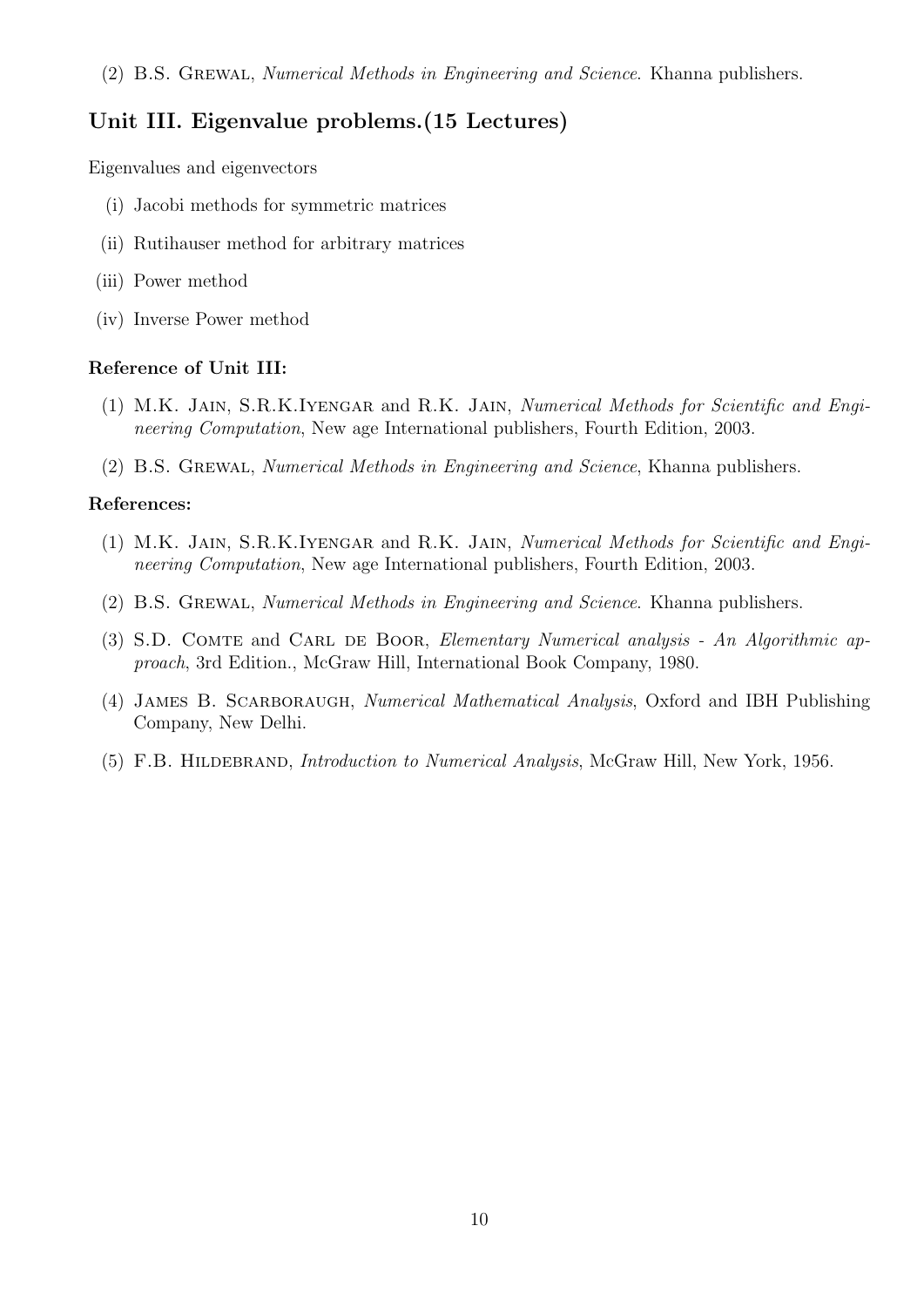# Unit I. Prime numbers and congruences (15 Lectures)

- (a) (i) Review of divisibility.
	- (ii) Primes: Definition, The fundamental theorem of Arithmetic Distribution of primes (There are arbitrarily large gaps between consecutive primes).
- (b) Congruences
	- (i) Definition and elementary properties, complete residue system modulo m. Reduced residue system modulo m, Euler's function  $\phi$ .
	- (ii) Euler's generalization of Fermat's little Theorem, Fermat's little Theorem, Wilson's Theorem. The Chinese remainder Theorem.
	- (iii) With Congruences of degree 2 with prime modulii.

# Unit II. Diophantine equations and their solutions (15 Lectures)

Diophantine equations and their solutions

- (a) The linear equations  $ax + by = c$ .
- (b) Representation of prime as a sum of two squares.
- (c) The equation  $x^2 + y^2 = z^2$ , Pythagorean triples, primitive solutions.
- (d) The equations  $x^4 + y^4 = z^2$  and  $x^4 + y^4 = z^4$  have no solutions  $(x, y, z)$  with  $xyz \neq 0$ .
- (e) Every positive integer n can be expressed as sum of squares of four integers, Universal quadratic forms  $x^2 + y^2 + z^2 + t^2$ .

# Unit III. Quadratic Reciprocity (15 Lectures)

- (a) Quadratic residues and Legendre Symbol. The Gaussian quadratic reciprocity law.
- (b) The Jacobi Symbol and law of reciprocity for Jacobi Symbol.
- (c) Special numbers; Fermat numbers; Mersene numbers; Perfect numbers, Amicable numbers.

# Reference Books

- 1. I. Niven, H. Zuckerman and H. Montogomery. Elementary number theory. John Wiley & Sons. Inc.
- 2. DAVID M. BURTON. An Introduction to the Theory of Numbers. Tata McGraw Hill Edition
- 3. G. H. HARDY, and E.M. WRIGHT, An Introduction to the Theory of Numbers. Low priced edition. The English Language Book Society and Oxford University Press, 1981.
- 4. Neville Robins. Beginning Number Theory, Narosa Publications.
- 5. S.D. Adhikari. An introduction to Commutative Algebra and Number Theory. Narosa Publishing House.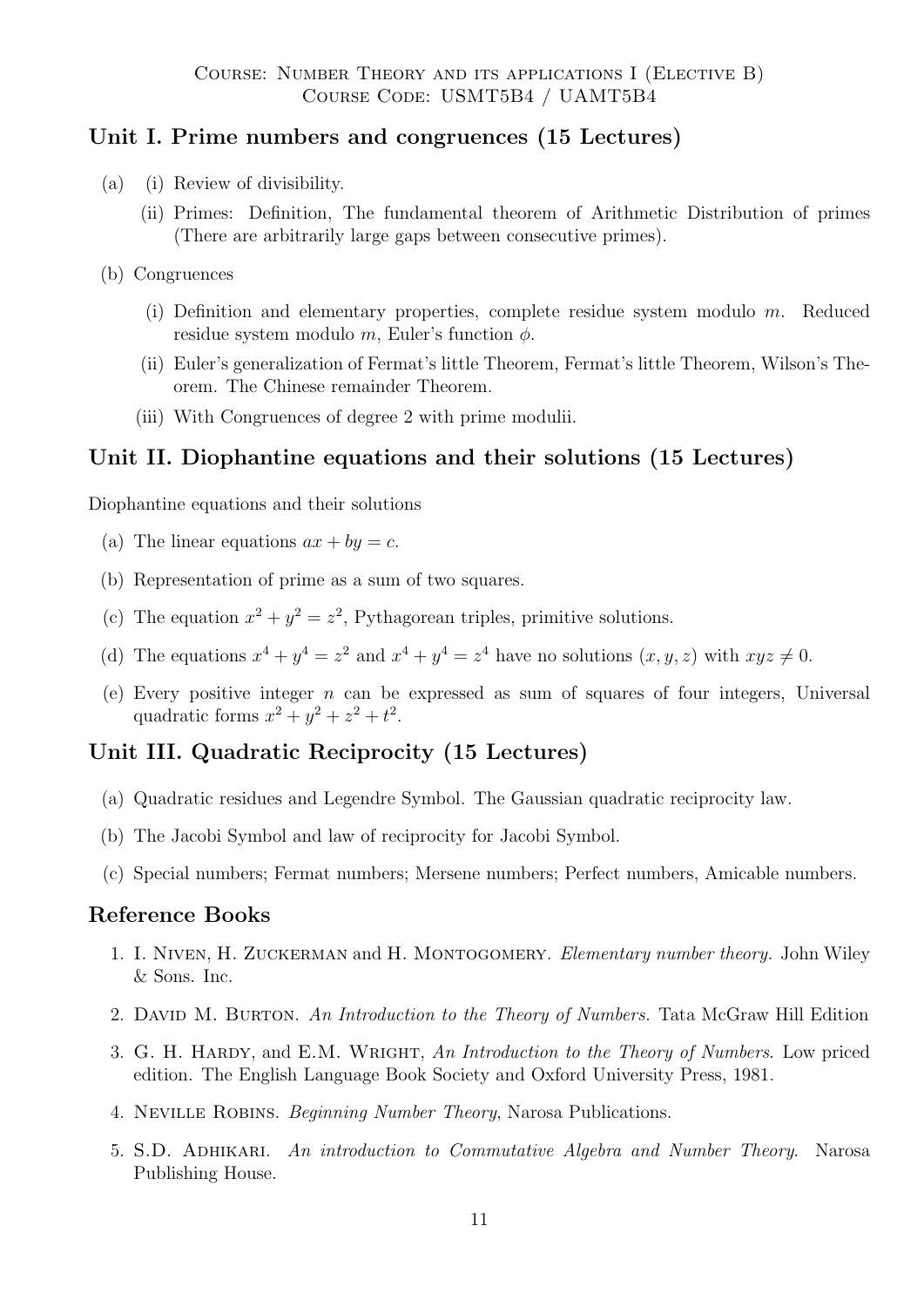- 6. S. B. Malik. Basic Number theory. Vikas Publishing house.
- 7. N. Koblitz. A course in Number theory and Crytopgraphy. Springer.
- 8. M. ARTIN. Algebra. Prentice Hall.
- 9. K. IRELAND, M. ROSEN. A classical introduction to Modern Number Theory. Second edition, Springer Verlag.
- 10. William Stalling. Cryptology and network security.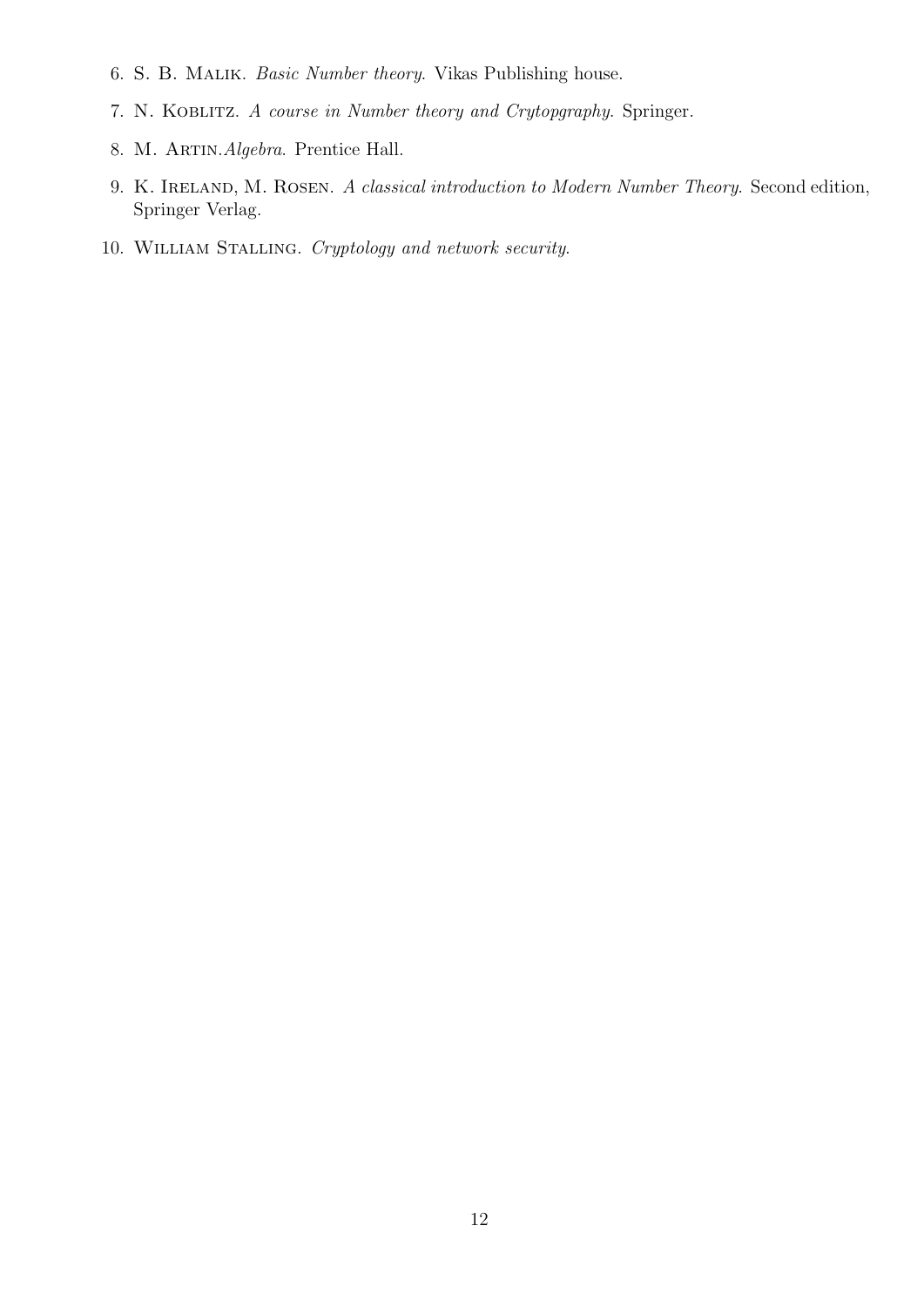# Unit I. Basics of Graph Theory (15 Lectures)

Review: Definitions and basic properties of

- (i) Simple, multiple and directed graphs.
- (ii) Degree of a vertex, walk, path, tree, cycle, complement of a graph, etc.
- (a) Connected Graphs: Subgraphs, induced subgraphs Definition and simple examples. Connected graphs, connected components, adjacency and incidence matrix of a graph. Results such as:
	- (i) If  $G(p,q)$  is self complementary graph, then  $p \equiv 0, 1 \pmod{4}$ .
	- (ii) For any graph  $G$ , either  $G$  or  $G<sup>c</sup>$  is connected.
	- (iii) Degree sequence Havel Hakimi theorem.
- (b) Trees- Definition of Tree, Cut vertices and cut edges, Spanning tree, Equivalent definitions of tree, Characterisations of trees such as
	- (i) Any two vertices are connected by a unique path.
	- (ii) The number of edges is one less than the number of vertices in a tree

# Unit II. Spanning Tree (15 Lectures)

- (a) If T is a spanning tree in a connected graph G and e is an edge of G that is not in T, then  $T + e$  contains a unique cycle that contains the edge e.
- (b) A rooted tree, binary tree, Huffman code (or prefix-free code), Hufman's Algorithm.
- (c) Counting the number of spanning trees. Definitions of the operations  $G e$  and  $G.e$  where  $e$ is any edge of G.
- (d) If  $\tau(G)$  denotes the number of spanning trees in a connected graph G, then,  $\tau(G) = \tau(G$  $e) + \tau(G.e)$ . Small examples, Cayley's theorem (with proof).

# Unit III. Hamiltonian Graphs (15 Lectures)

- (a) Hamiltonian graphs Introduction and Basic definitions.
- (b) If G is Hamiltonian graph, then  $\omega(G-S) \leq |S|$  where S is any subset of vertex set V of G.
- (c) Hamilton cycles in a cube graph.
- (d) Dirac Result and Hamiltonian closure.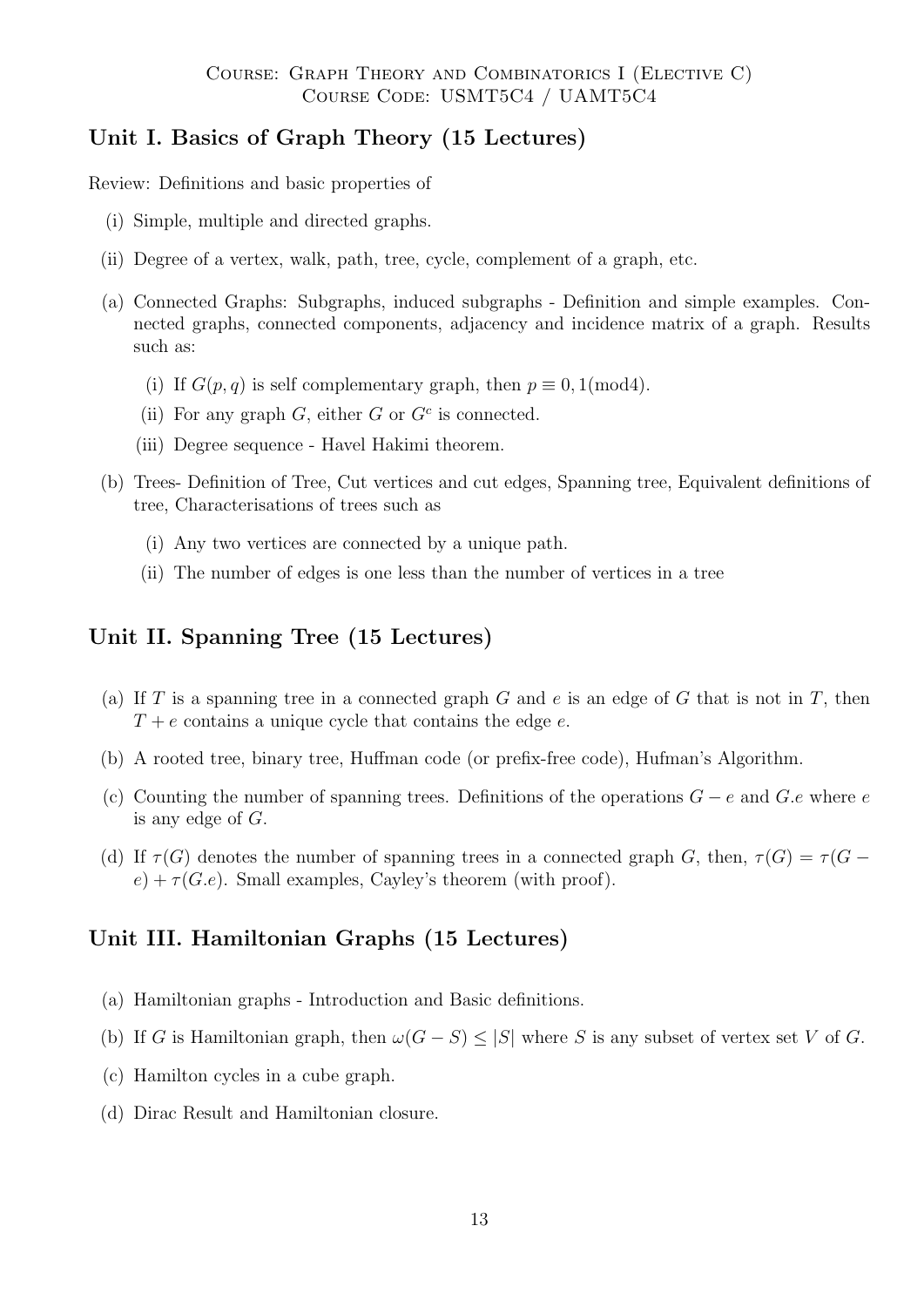#### References:

- 1. Biggs Norman, Algebraic Graph Theory,Cambridge University Press.
- 2. Bondy J A, Murty U S R. Graph Theory with Applications,Macmillan Press.
- 3. Brualdi R A, Introductory Combinatorics, North Holland Cambridge Company. Cohen
- 4. D A, Basic Tecniques of Combinatorial Theory,John Wiley and sons. Tucker Allan
- 5. Applied Combinatoricds, John Wiley and sons.
- 6. Robin J. Wilson, "Introduction to Graph Theory", Longman Scientific & Technical.
- 7. Joan M. Aldous and Robin J. Wilson, "Graphs and Applications", Springer (indian Ed) West D B
- 8. Introduction to Graph Theory, Prentice Hall of India.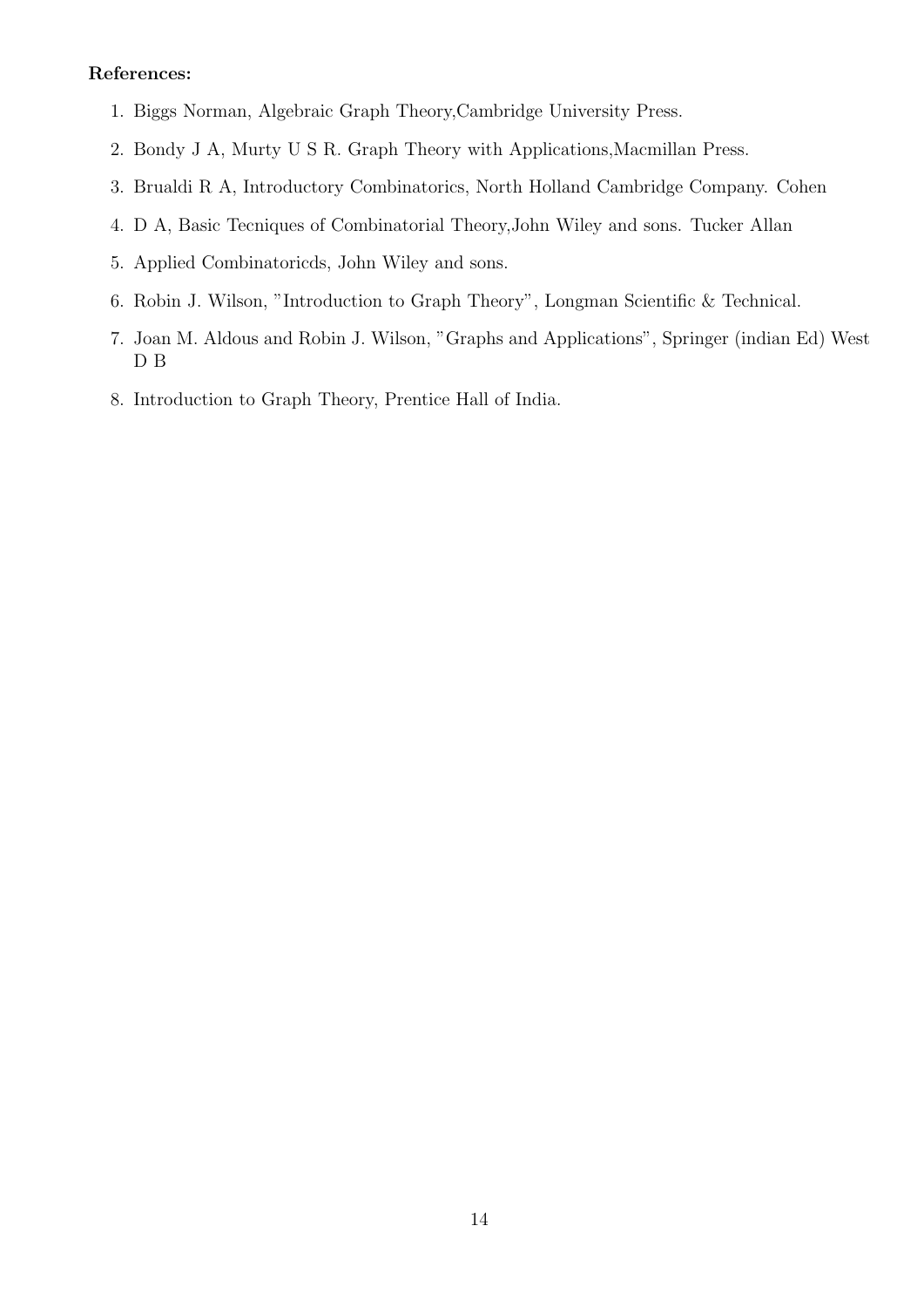# Unit I. Probability as a Measure-Basics (15 Lectures)

- (a) Modeling random experiments
- (b) Uniform Probability measure
- (c) Conditional Probability and Independence, Total Probability theorem, Baye's theorem.
- (d) Fields and Finitely additive probability measure
- (e) Sigma fields
	- (i)  $\sigma$  field generated by a family of subsets of  $\Omega$ .
	- (ii)  $\sigma$  field of Borel sets.
- (f) Upper limit (limit superior), lower limit(limit inferior) of a sequence of events.

Reference of Unit I: Chapter 1-5, Chapter 7 of MAREK CAPINSKI, TOMAS ZASTAWNIAK, Probability through Problems, Springer, Indian Reprint 2008.

# Unit II. Absolutely continuous Probability measure, Random Variables (15 Lectures)

- (a) Countably additive probability measure (extending notion of probability measure from fields to  $\sigma$  fields).
- (b) Borel Cantellia lemma
- (c) Lebesgue measure and Lebesgue integral (definition and statement of properties only)
- (d) Density function, Using density function to define a probability measure on the real line, Absolutely continuous probability measure
- (e) Given a probability space  $\Omega$  with a  $\sigma$  field and probability measure P, define a function from  $\Omega$  to  $\mathbb R$  to be a random variable.

Reference of Unit II: Chapter 6, Chapter 8(8.1-8.5) of Marek Capinski , Tomas Zastawniak, Probability through Problems, Springer, Indian Reprint 2008.

# Unit III. Joint Distributions and Conditional Expectation (15 Lectures)

- (a) Joint distribution of random variables X and Y as a probability measure on  $\mathbb{R}^2$ .
- (b) Expectation and Variance of discrete and continuous random variables.
- (c) Jensen's inequality.
- (d) Conditional Expectation.

Reference of Unit III: Chapter 8(8.6-8.9), Chapter 9, Chapter 10(10.1 -10.4) of MAREK CAPinski , Tomas Zastawniak, Probability through Problems, Springer, Indian Reprint 2008.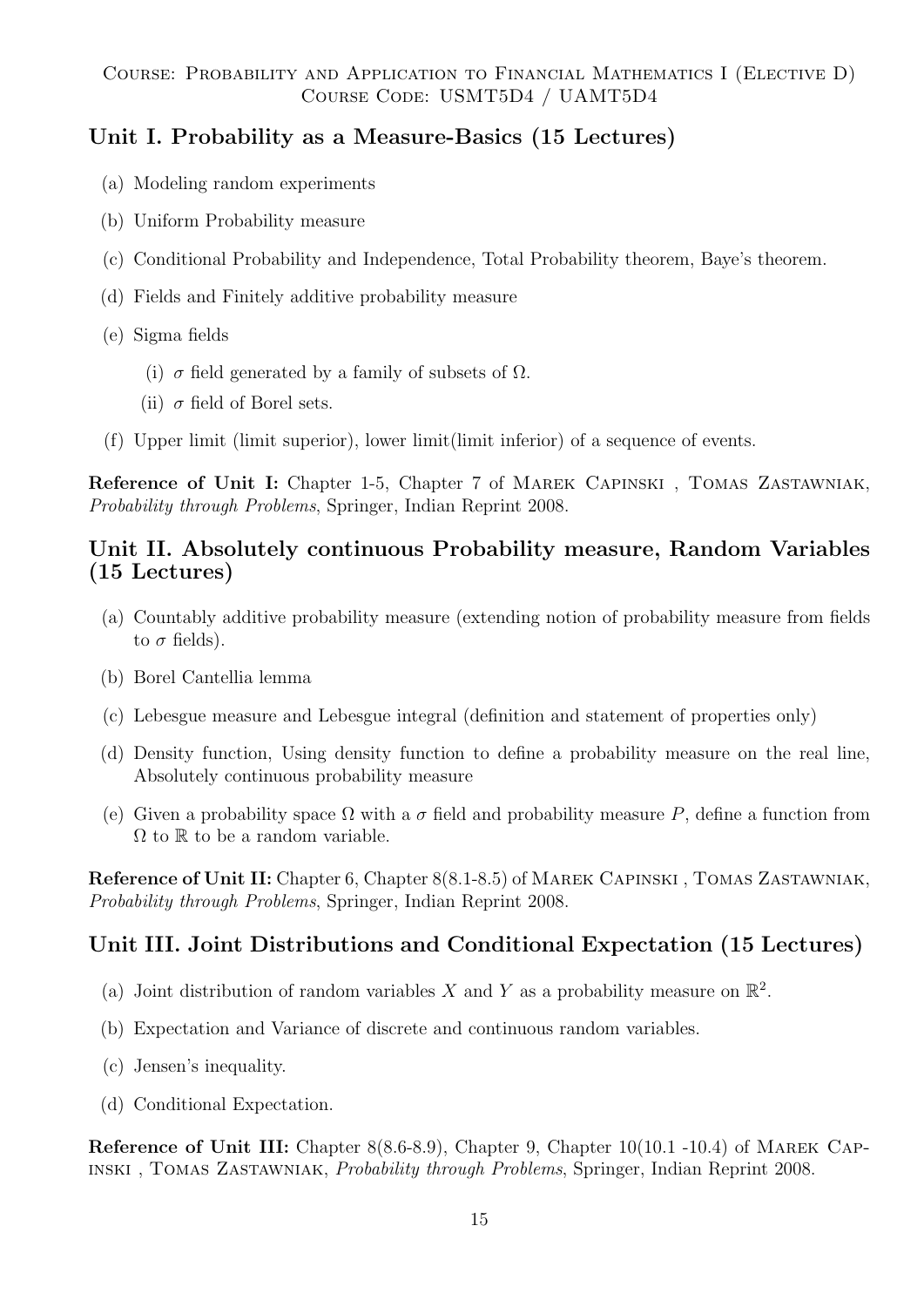# Suggested Practicals based on USMT501 / UAMT501

- 1. Riemann Integration.
- 2. Fundamental Theorem of Calculus.
- 3. Double and Triple Integrals.
- 4. Fubini's theorem, Change of Variables Formula.
- 5. Pointwise and uniform convergence of sequences and series of functions.
- 6. Illustrations of continuity, differentiability, and integrability for pointwise and uniform convergence. Term by term differentiation and integration.
- 7. Miscellaneous Theoretical questions based on full USMT501/ UAMT501 .

# Suggested Practicals based on USMT502 / UAMT502

- 1. Quotient spaces.
- 2. Orthogonal transformations,Isometries.
- 3. Diagonalization.
- 4. Orthogonal diagonalization.
- 5. Groups, Subgroups, Lagrange's Theorem, Cyclic groups and Groups of Symmetry.
- 6. Group homomorphisms, isomorphisms.
- 7. Miscellaneous Theoretical questions based on full USMT502 / UAMT502.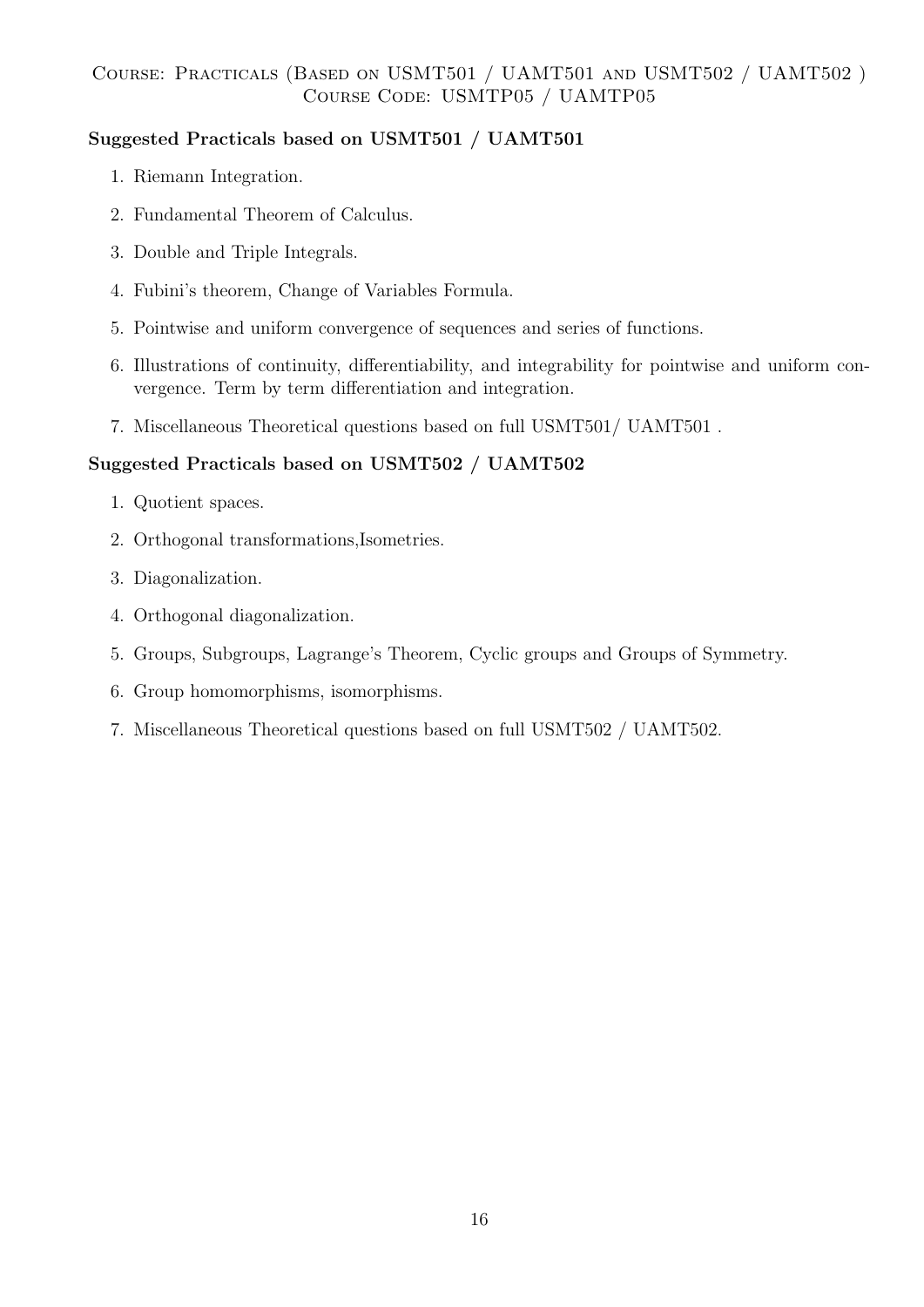### Course: Practicals (Based on USMT503 / UAMT503 and USMT5A4 / UAMT5A4 OR USMT5B4 / UAMT5B4 OR USMT5C4 / UAMT5C4 OR USMT5D4 / UAMT5D4) Course Code: USMTP06 / UAMTP06

### Suggested Practicals based on USMT503 / UAMT503

- (1). Metric spaces and normed linear spaces. Examples.
- (2) Open balls, open sets in metric spaces, subspaces and normed linear spaces.
- (3) Limit points: (Limit points and closure points, closed balls, closed sets, closure of a set, boundary of a set, distance between two sets).
- (4) Cauchy Sequences, completeness
- (5) Continuity.
- (6) Uniform continuity in a metric space.
- (7) Miscellaneous Theoretical Questions based on full paper.

#### Suggested Practicals based on USMT5A4 / UAMT5A4

- (1) The Newton-Raphson method, Secant method, Regula-Falsi method.
- (2) Fixed point iteration method, Muller method.
- (3) Polynomial equations Sturm sequence, Birge-vieta method, Graeffe's roots squaring method.
- (4) Linear systems of equations Triangularization method, Cholesky method, Jacobi iteration method.
- (5) Eigenvalues and eigenvectors Jacobi methods for symmetric matrices, Rutihauser method for arbitrary matrices
- (6) Eigenvalues and eigenvectors Power method, Inverse Power method.
- (7) Miscellaneous Theoretical questions based on full paper.

The Practicals should be performed using non-programmable scientific calculator. (The use of programming language like C or Mathematical Software like Mathematica, MatLab, MuPAD may be encouraged).

### Suggested Practicals based on USMT5B4 / UAMT5B4

- (1) Primes, Fundamental theorem of Airthmetic.
- (2) Congruences.
- (3) Linear Diophantine equation.
- (4) Pythagorean triples and sum of squares.
- (5) The Gaussian quadratic reciprocity law.
- (6) Jacobi symbols and law of reciprocity for Jacobi symbols.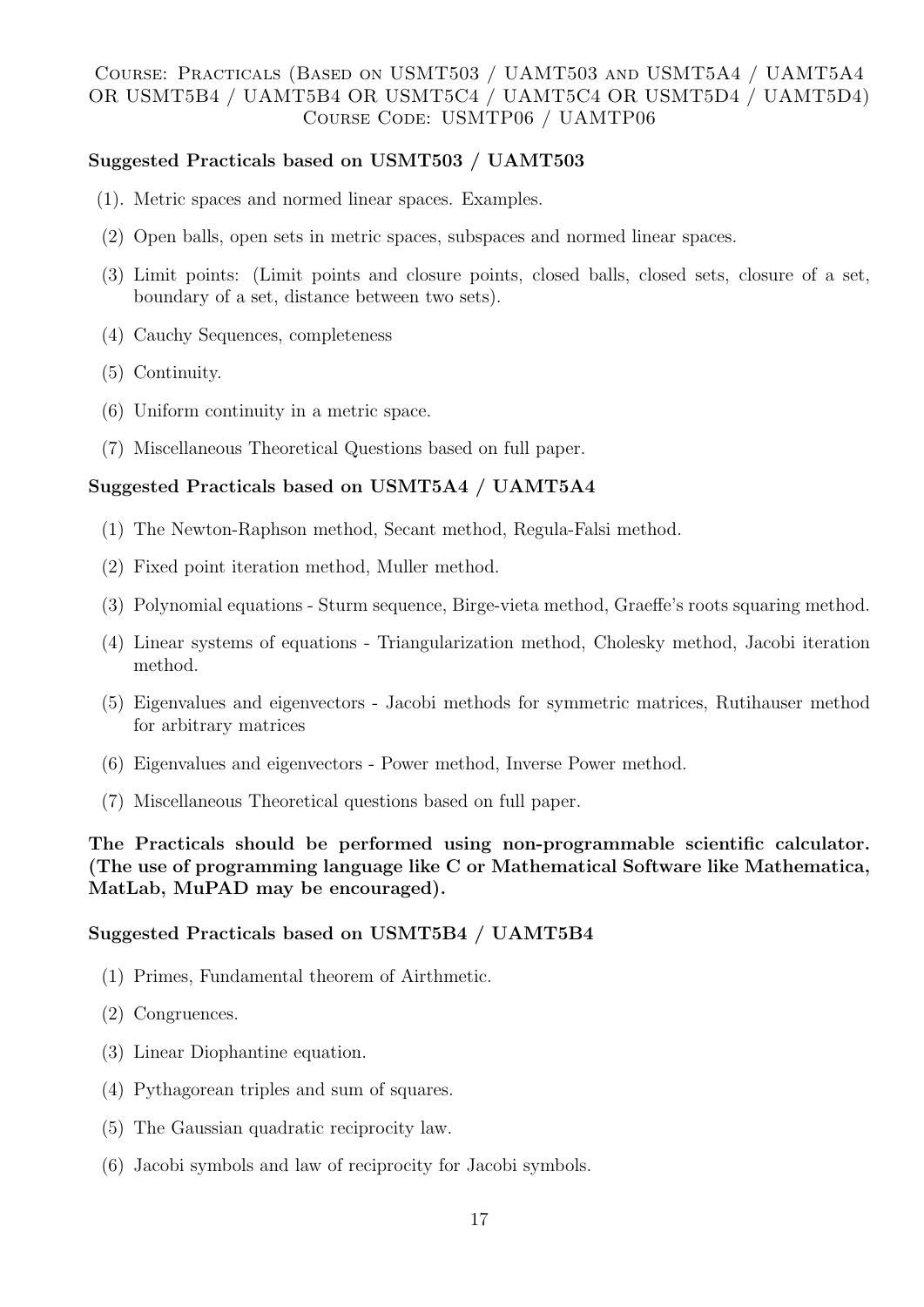(7) Miscellaneous Theoretical questions based on full paper.

# Suggested Practicals based on USMT5C4 / UAMT5C4

- (1) Degree sequence and matrix representation of graphs.
- (2) Cut vertices and cut edges
- (3) Tree, Spanning tree
- (4) Vertex and edge connectivity
- (5) Hufman code.
- (6) Hamiltonian graphs, Hamilton cycles in a cube graph
- (7) Miscellaneous Theoretical questions based on full paper.

### Suggested Practicals based on USMT5D4 / UAMT5D4

- (1) Modeling random experiments, uniform probability measure, fields
- (2) Sigma field, Baye's theorem
- (3) Countably additive probability measure, Density function
- (4) Random variable
- (5) Joint distribution, Expectation and Variance of a random variable
- (6) Conditional expectation
- (7) Miscellaneous Theoretical questions based on full paper.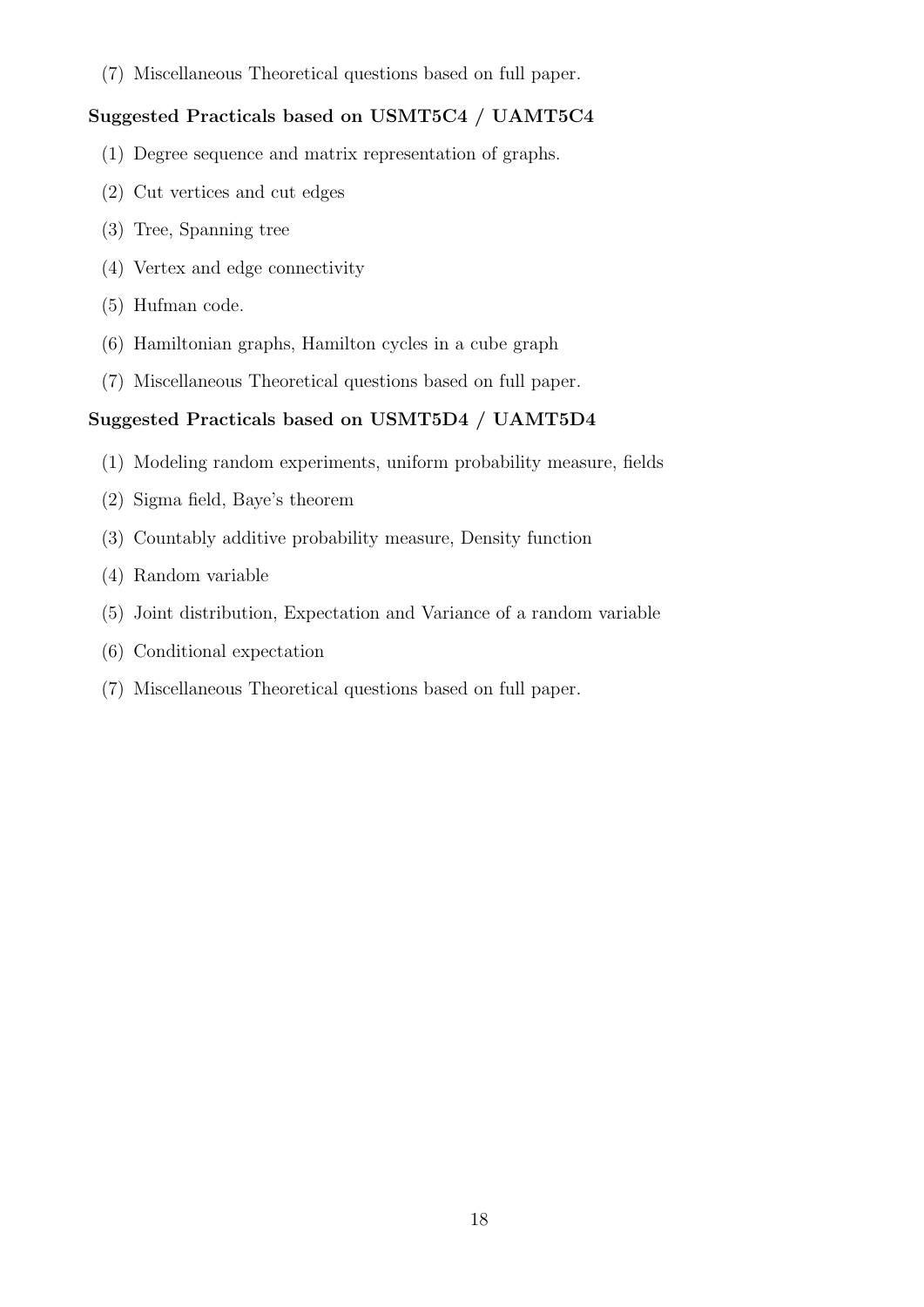# Revised Syllabus in Mathematics Credit Based Semester and Grading System Third Year B. Sc. / B. A. 2013-14

# Semester VI

Course: Real Analysis and Multivariate Calculus II Course Code: USMT601 / UAMT601

# Unit I. Differential Calculus (15 Lectures)

- (a) Review of functions from  $\mathbb{R}^n$  to  $\mathbb{R}$  (scalar fields), Iterated limits.
- (b) Limits and continuity of functions from  $\mathbb{R}^n$  to  $\mathbb{R}^m$  (Vector fields)
- (c) Basic results on limits and continuity of sum, difference, scalar multiples of vector fields.
- (d) Continuity and components of vector fields.
- (e) Derivative of a scalar field with respect to a vector.
- (f) Direction derivatives and partial derivatives of scalar fields.
- (g) Mean value theorem for derivatives of scalar fields.

#### Reference for Unit I:

- (1) Calculus, Vol. 2, T. Apostol, John Wiley.
- (2) Calculus. J. Stewart. Brooke/Cole Publishing Co.

# Unit II. Differentiability (15 Lectures)

(a) Differentiability of a scalar field at a point (in terms of linear transformation).

Total derivative. Uniqueness of total derivative of a differentiable function at a point. (Simple examples of finding total derivative of functions such as  $f(x, y) = x^2 + y^2$ ,  $f(x, y, z) = x + y + z$ , may be taken). Differentiability at a point implies continuity, and existence of direction derivative at the point. The existence of continous partial derivatives in a neighbourhood of a point implies differentiability at the point.

- (b) Gradient of a scalar field. Geometric properties of gradient, level sets and tangent planes.
- (c) Chain rule for scalar fields.
- (d) Higher order partial derivatives, mixed partial derivatives. Sufficient condition for equality of mixed partial derivative. Second order Taylor formula for scalar fields.
- (e) Differentiability of vector fields.
	- (i) Definition of differentiability of a vector field at a point. Differentiability of a vector field at a point implies continuity.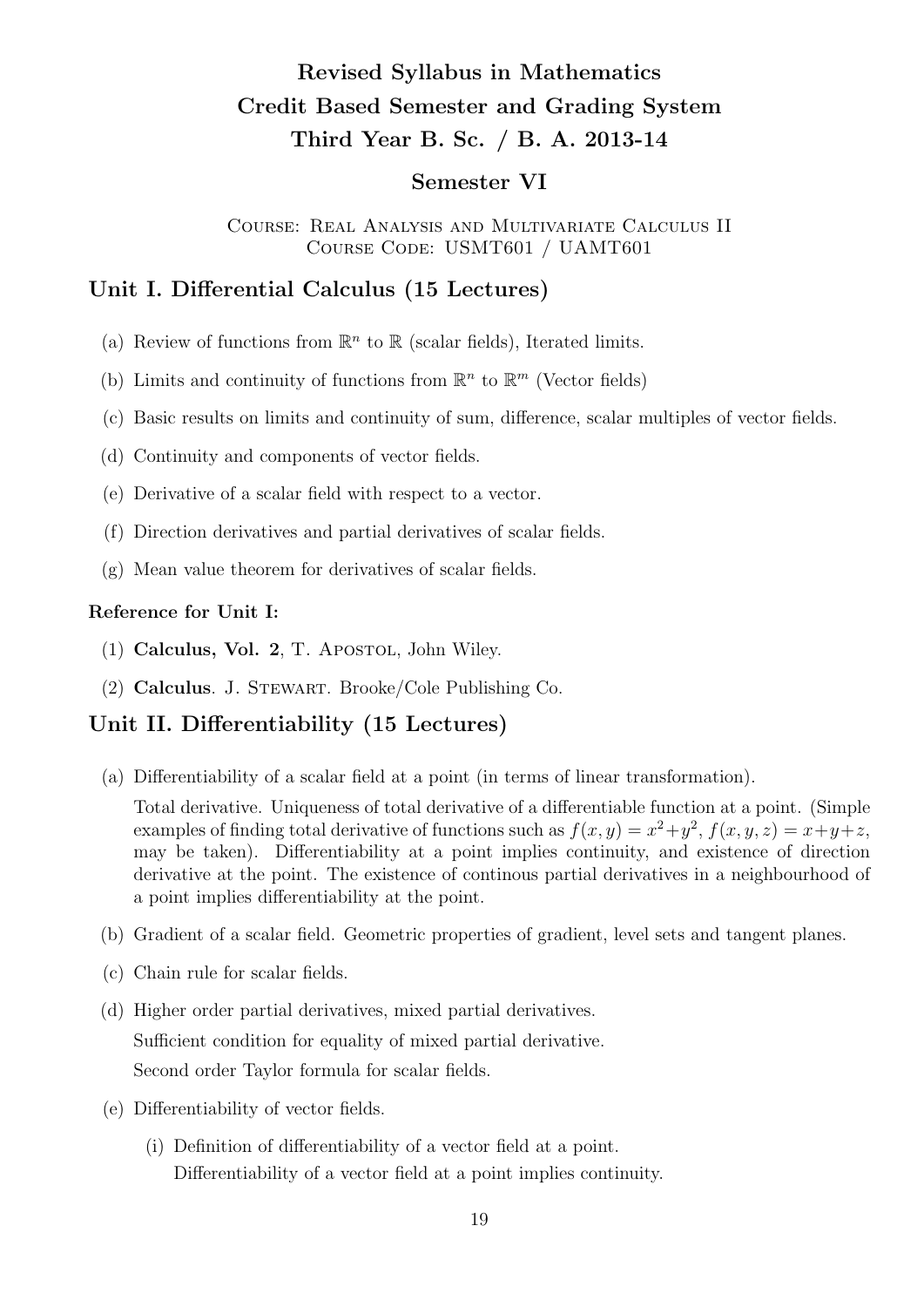(ii) The chain rule for derivative of vector fields (statement only).

#### Reference for Unit II:

- $(1)$  Calculus, Vol. 2, T. Apostol, John Wiley.
- (2) Calculus. J. Stewart. Brooke/Cole Publishing Co.

### Unit III. Surface integrals (15 Lectures)

- (a) (i) Parametric representation of a surface.
	- (ii) The fundamental vector product, definition and it being normal to the surface.
	- (iii) Area of a parametrized surface.
- (b) (i) Surface integrals of scalar and vector fields (definition).
	- (ii) Independence of value of surface integral under change of parametric representation of the surface (statement only).
	- (iii) Stokes' theorem, (assuming general form of Green's theorem) Divergence theorem for a solid in 3-space bounded by an orientable closed surface for continuously differentiable vector fields.

#### Reference for Unit III:

- (1) Calculus. Vol. 2, T. Apostol, John Wiley.
- (2) Calculus. J. Stewart. Brooke/Cole Publishing Co.

#### Recommended books:

- (1) Robert G. Bartle and Donald R. Sherbert. Introduction to Real Analysis, Second edition, John Wiley & Sons, INC.
- (2) Richard G. Goldberg, Methods of Real Analysis, Oxford & IBH Publishing Co. Pvt. Ltd., New Delhi.
- (3) Tom M. Apostol, Calculus Volume II, Second edition, John Wiley & Sons, New York.
- (4) J. Stewart. Calculus. Third edition. Brooks/Cole Publishing Co.
- (5) BERBERIAN. Introduction to Real Analysis. Springer.

#### Additional Reference Books:

- (1) J.E. Marsden and A.J. Tromba, Vector Calculus. Fifth Edition, http://bcs.whfreeman.com/marsdenvc5e/
- (2) R. Courant and F. John, Introduction to Calculus and Analysis, Volume 2, Springer Verlag, New York.
- (3) M.H. PROTTER and C.B. MORREY, JR., Intermediate Calculus, Second edition, Springer Verlag, New York, 1996.
- (4) D.V. WIDDER, Advanced Calculus, Second edition, Dover Pub., New York.
- (5) Tom M. Apostol, Mathematical Analysis, Second edition, Narosa, New Delhi, 1974.
- (6) J. Stewart. Multivariable Calculus. Sixth edition. Brooks/Cole Publishing Co.
- (7) George Cain and James Herod, Multivariable Calculus. E-book available at http://people.math.gatech.edu/ cain/notes/calculus.html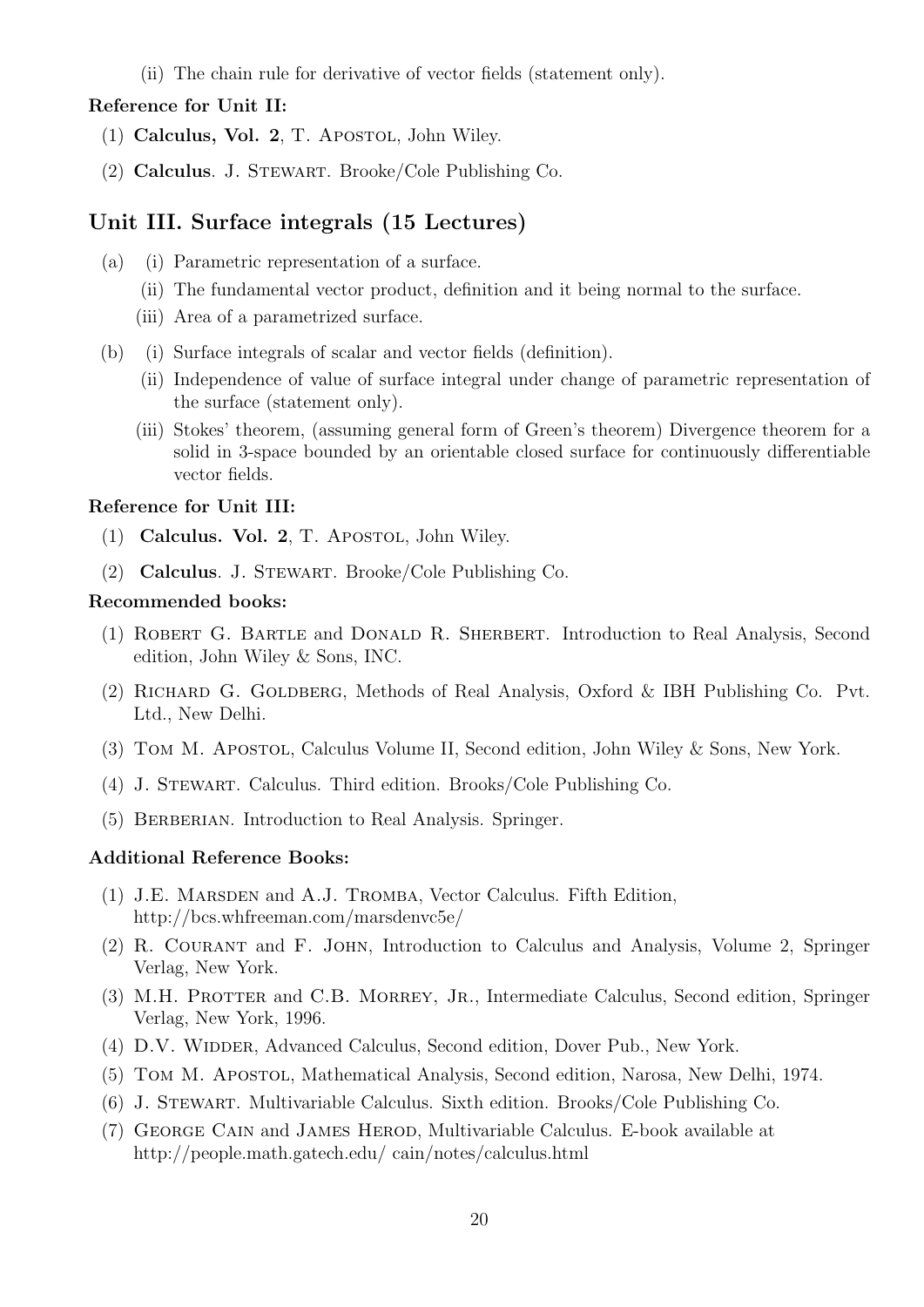### Course: Algebra II Course Code: USMT602 / UAMT602

# Unit I. Normal subgroups (15 Lectures)

- (a) (i) Normal subgroups of a group. Definition and examples including center of a group.
	- (ii) Quotient group.
	- (iii) Alternating group  $A_n$ , cycles. Listing normal subgroups of  $A_4$ ,  $S_3$ .
- (b) First Isomorphism theorem (or Fundamental Theorem of homomorphisms of groups).
- (c) Cayley's theorem.
- (d) External direct product of a group. Properties of external direct products. Order of an element in a direct product, criterion for direct product to be cyclic.
- (e) Classification of groups of order  $\leq 5$ .

#### Reference for Unit I:

- (1) I.N. Herstein. Algebra.
- (2) P.B. Bhattacharya, S.K. Jain, S. Nagpaul. Abstract Algebra.

# Unit II. Ring theory (15 Lectures)

- (a) (i) Definition of a ring. (The definition should include the existence of a unity element.)
	- (ii) Properties and examples of rings, including Z, Q, R, C,  $M_n(\mathbb{R})$ , Q[X],  $\mathbb{R}[X]$ , C[X], Z[i],  $\mathbb{Z}[\sqrt{2}], \, \mathbb{Z}[\sqrt{-5}], \, \mathbb{Z}_n.$
	- (iii) Commutative rings.
	- (iv) Units in a ring. The multiplicative group of units of a ring.
	- (v) Characteristic of a ring.
	- (vi) Ring homomorphisms. First Isomorphism theorem of rings.
	- (vii) Ideals in a ring, sum and product of ideals in a commutative ring.
	- (viii) Quotient rings.

#### (b) Integral domains and fields. Definition and examples.

- (i) A finite integral domain is a field.
- (ii) Characteristic of an integral domain, and of a finite field.
- (c) (i) Construction of quotient field of an integral domain (Emphasis on  $\mathbb{Z}, \mathbb{Q}$ ).
	- (ii) A field contains a subfield isomorphic to  $\mathbb{Z}_p$  or  $\mathbb{Q}$ .

#### Reference for Unit II:

(1) M. Artin. Algebra.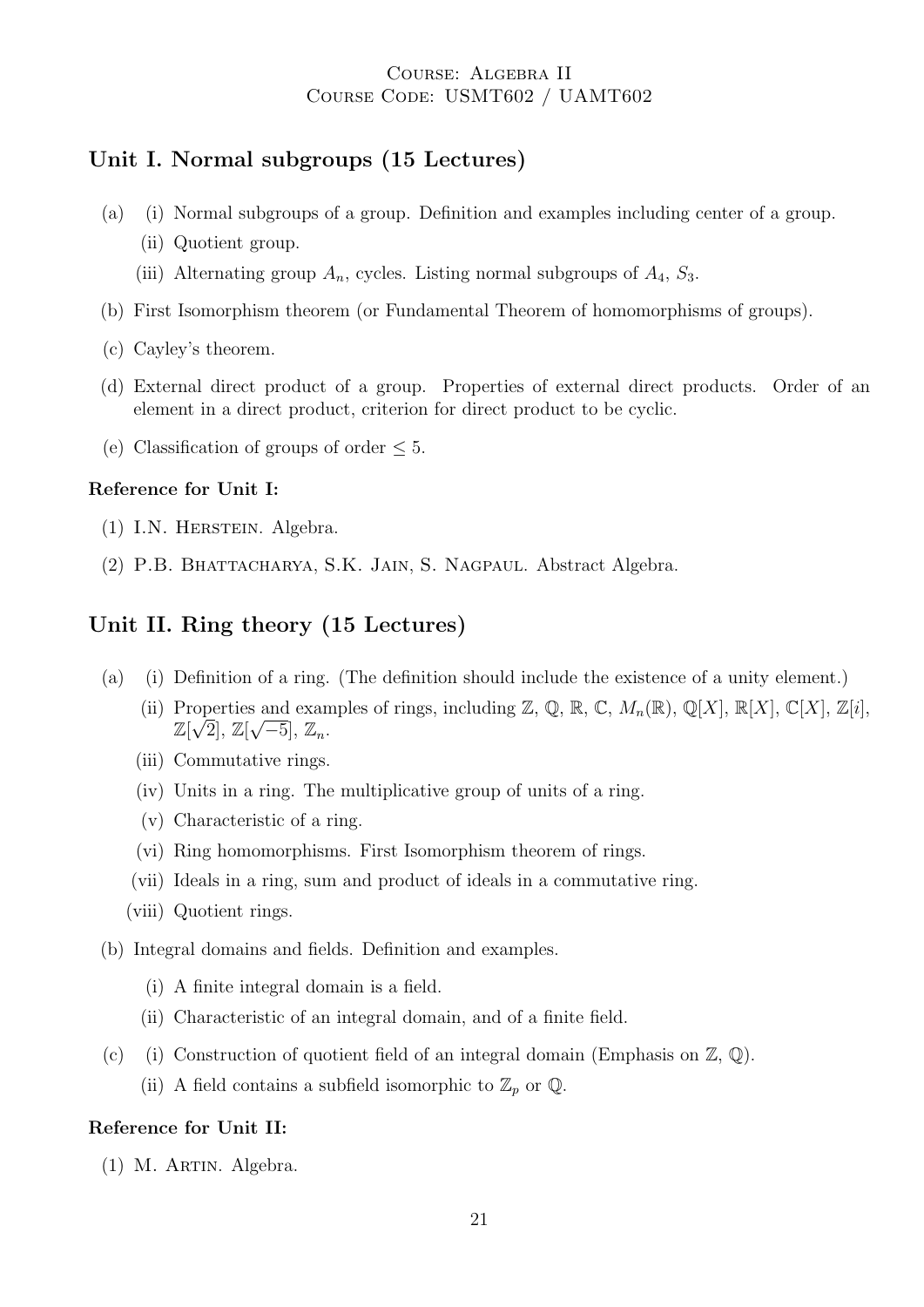- (2) N.S. Gopalkrishnan. University Algebra.
- (3) P.B. Bhattacharya, S.K. Jain, S. Nagpaul. Abstract Algebra.

### Unit III. Factorization. (15 Lectures)

- (a) Prime ideals and maximal ideals. Definition and examples. Characterization in terms of quotient rings.
- (b) Polynomial rings. Irreducible polynomials over an integral domain. Unique Factorization Theorem for polynomials over a field.
- (c) Divisibility in an integral domain, irreducible and prime elements, ideals generated by prime and irreducible elements.
- (d) (i) Definition of a Euclidean domain (ED), Principal Ideal Domain (PID), Unique Factorization Domain (UFD). Examples of ED:  $\mathbb{Z}, F[X]$ , where F is a field, and  $\mathbb{Z}[i]$ .
	- (ii) An ED is a PID, a PID is a UFD.
	- (iii) Prime (irreducible) elements in  $\mathbb{R}[X], \mathbb{Q}[X], \mathbb{Z}_p[X]$ . Prime and maximal ideals in polynomial rings.
	- (iv)  $\mathbb{Z}[X]$  is not a PID.  $\mathbb{Z}[X]$  is a UFD (Statement only).

#### Reference for Unit III:

- (1) M. Artin. Algebra.
- (2) N.S. Gopalkrishnan. University Algebra.
- (3) P.B. Bhattacharya, S.K. Jain, S. Nagpaul. Abstract Algebra.

### Recommended Books

- 1. S. KUMARESAN. Linear Algebra: A Geometric Approach, Prentice Hall of India Pvt Ltd, New Delhi.
- 2. I.N. Herstein. Topics in Algebra, Wiley Eastern Limited, Second edition.
- 3. N.S. Gopalakrishnan, University Algebra, Wiley Eastern Limited.
- 4. M. Artin, Algebra, Prentice Hall of India, New Delhi.
- 5. T. Banchoff and J. Wermer, Linear Algebra through Geometry, Springer.
- 6. L. Smith, Linear Algebra, Springer.
- 7. Tom M. Apostol, Calculus Volume 2, Second edition, John Wiley, New York, 1969.
- 8. P.B. Bhattacharya, S.K. Jain, and S.R. Nagpaul, Abstract Algebra, Second edition, Foundation Books, New Delhi, 1995.
- 9. J.B. Fraleigh, A first course in Abstract Algebra, Third edition, Narosa, New Delhi.
- 10. J. Gallian. Contemporary Abstract Algebra. Narosa, New Delhi.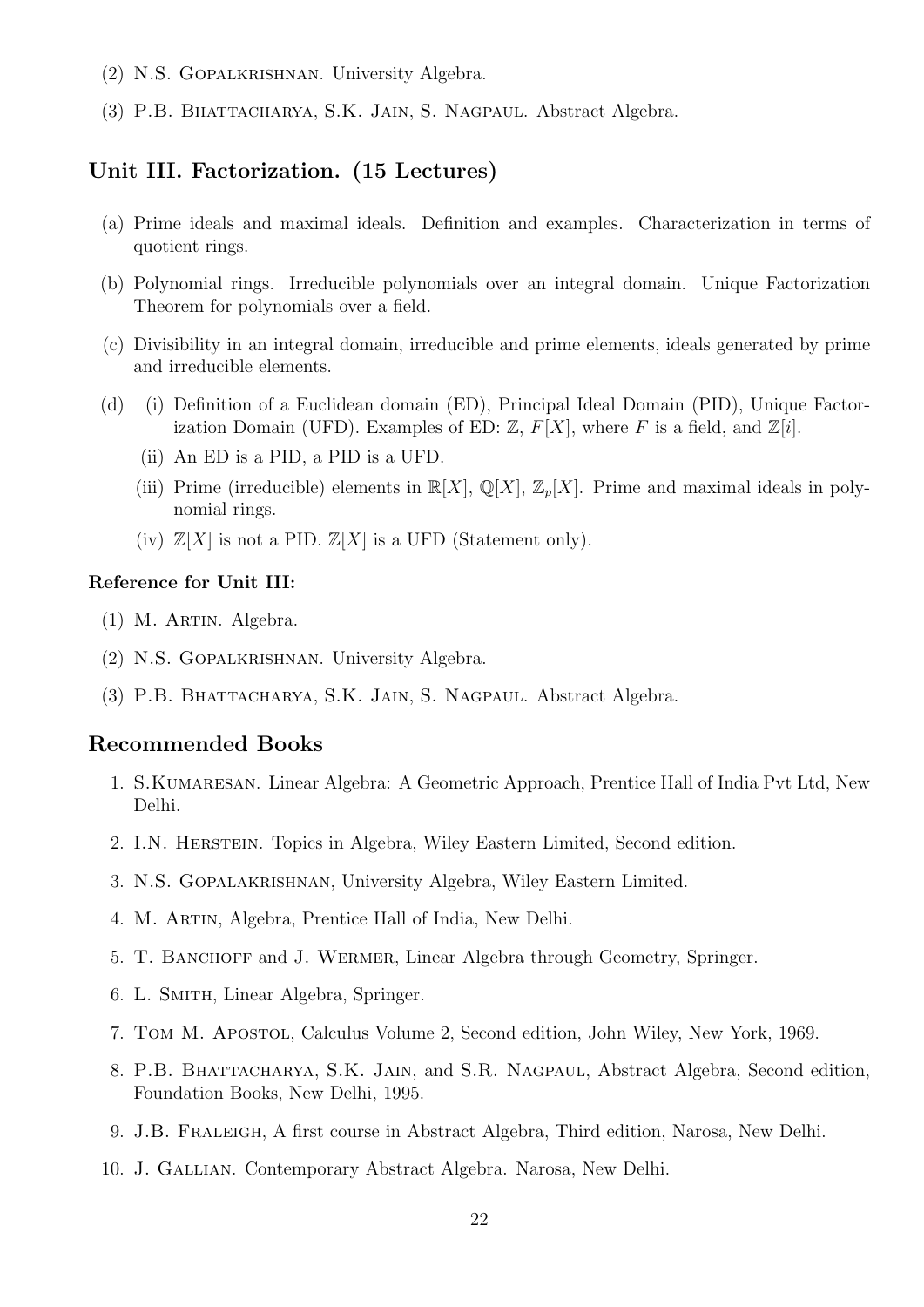#### Additional Reference Books

- 1. S. Lang, Introduction to Linear Algebra, Second edition, Springer Verlag, New York.
- 2. K. HOFFMAN and S. KUNZE, Linear Algebra, Prentice Hall of India, New Delhi.
- 3. S. Adhikari. An Introduction to Commutative Algebra and Number theory. Narosa Publishing House.
- 4. T.W. HUNGERFORD. Algebra. Springer.
- 5. D. Dummit, R. Foote. Abstract Algebra. John Wiley & Sons, Inc.
- 6. I.S. Luthar, I.B.S. Passi. Algebra, Vol. I and II.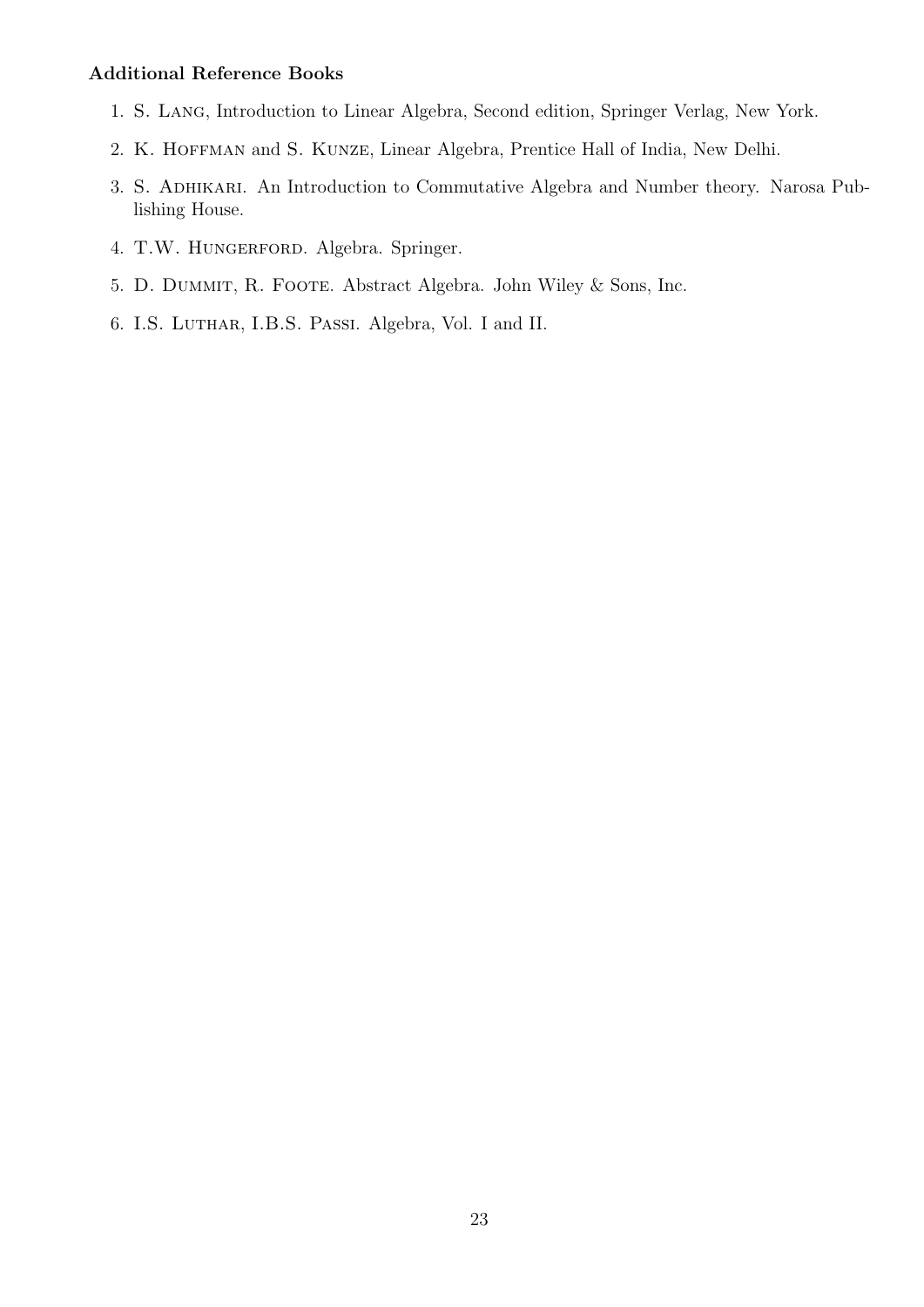Course: Topology of Metric Spaces II Course Code: USMT603/ UAMT603

# Unit I. Fourier Series (15 lectures)

- (a) Fourier series of functions on  $C[-\pi, \pi]$ ,
- (b) Dirichlet kernel, Fejer kernel, Cesaro summability of Fourier series of functions on  $C[-\pi, \pi]$
- (c) Bessel's inequality and Pareseval's identity
- (d) Convergence of the Fourier series in  $L^2$  norm.

#### Reference for Unit I:

- 1. R. GOLDBERG. Methods of Real Analysis.
- 2. S. KUMARESAN, Topology of Metric spaces.

# Unit II. Compactness (15 lectures)

- (a) Definition of a compact set in a metric space (as a set for which every open cover has a finite subcover). Examples, properties such as
	- (i) continuous image of a compact set is compact.
	- (ii) compact subsets are closed.
	- (iii) a continuous function on a compact set is uniformly continuous.
- (b) Characterization of compact sets in  $\mathbb{R}^n$ : The equivalent statements for a subset of  $\mathbb{R}^n$  to be compact:
	- (i) Heine-Borel property.
	- (ii) Closed and boundedness property.
	- (iii) Bolzano-Weierstrass property.
	- (iv) Sequentially compactness property.

#### Reference for Unit II:

- 1. S. KUMARESAN, Topology of Metric spaces.
- 2. W. RUDIN, Principles of Mathematical Analysis.

### Unit III. Connectedness (15 lectures)

- (a) (i) Connected metric spaces. Definition and examples.
	- (ii) Characterization of a connected space, namely a metric space X is connected if and only if every continuous function from X to  $\{1, -1\}$  is a constant function.
	- (iii) Connected subsets of a metric space, connected subsets of R.
	- (iv) A continous image of a connected set is connected.
- (b) (i) Path connectedness in  $\mathbb{R}^n$ , definitions and examples.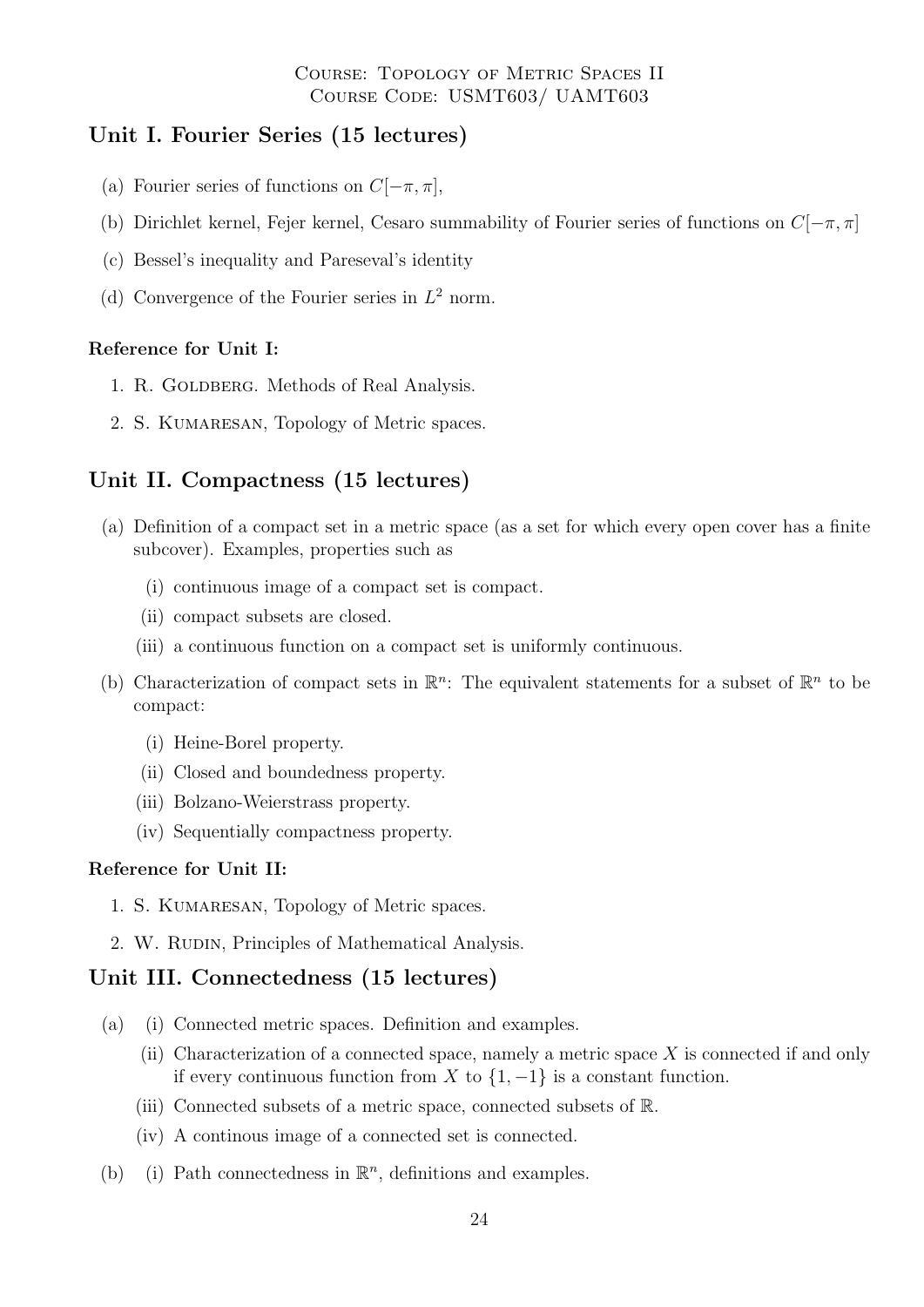- (ii) A path connected subset of  $\mathbb{R}^n$  is connected.
- (iii) An example of a connected subset of  $\mathbb{R}^n$  which is not path connected.

#### Reference for Unit III:

- 1. S. KUMARESAN, Topology of Metric spaces.
- 2. W. RUDIN, Principles of Mathematical Analysis.

# Recommended Books

- 1. S. KUMARESAN. Topology of Metric spaces.
- 2. R.G. GOLDBERG Methods of Real Analysis, Oxford and IBH Publishing House, New Delhi.
- 3. W. RUDIN. Principles of Mathematical Analysis. McGraw Hill, Auckland, 1976.
- 4. P.K. Jain, K. Ahmed. Metric spaces. Narosa, New Delhi, 1996.
- 5. G.F. Simmons. Introduction to Topology and Modern Analysis. McGraw Hill, New York, 1963.

# Additional Reference Books

- 1. T. Apostol. Mathematical Analysis, Second edition, Narosa, New Delhi, 1974.
- 2. E.T. Copson. Metric spaces. Universal Book Stall, New Delhi, 1996.
- 3. SUTHERLAND. Topology.
- 4. D. Somasundaram, B. Choudhary. A first course in Mathematical Analysis. Narosa, New Delhi.
- 5. R. Bhatia. Fourier series. Texts and readings in Mathematics (TRIM series), HBA, India.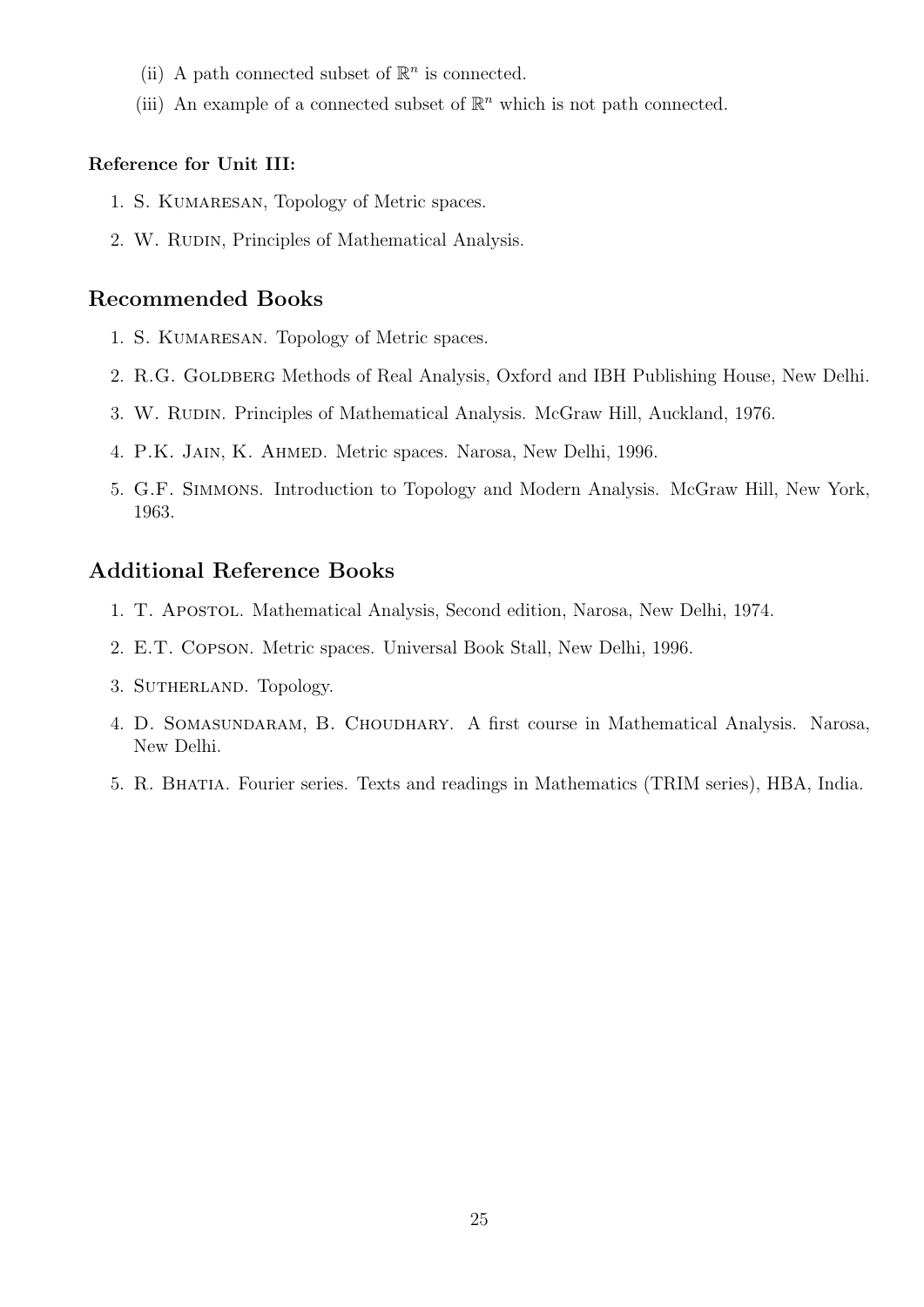# Unit I. Interpolation (15 Lectures)

- (a) Lagrange's Linear, quadratic and higher order Interpolation
- (b) Iterated interpolation, Newton's divided difference interpolation
- (c) Finite difference operators
- (d) Interpolating polynomial using finite differences

Reference of Unit I: M.K.JAIN, S.R.K. IYENGAR and R.K. JAIN, Numerical Methods for Scientific and Engineering Computation, New age International publishers, Fourth Edition, 2003

# Unit II. Interpolation and Differentiation (15 Lectures)

- (a) Interpolation
	- (i) Piecewise linear and quadratic interpolation.
	- (ii) Bivariate interpolation Newton's bivariate interpolation for equispaced points
- (a) Numerical differentiation
	- (i) Methods based on Interpolation (linear and quadratic), upper bound on the errors
	- (ii) Partial differentiation

Reference of Unit II: M.K. JAIN, S.R.K. IYENGAR and R.K. JAIN, Numerical Methods for Scientific and Engineering Computation, New age International publishers, Fourth Edition, 2003.

# Unit III. Numerical Integration (15 Lectures)

- (a) Methods based on interpolation Trapezoidal rule, Simpson's rule, error associated with these rules.
- (b) Method based on undetermined coefficients Gauss Legendre integration method (one point formula, two point formula)
- (c) Composite integration methods Trapezoidal rule, Simpson's rule
- (d) Double integration Trapezoidal method, simpson's method.

Reference of Unit III: M.K. JAIN, S.R.K. IYENGAR and R.K. JAIN, Numerical Methods for Scientific and Engineering Computation, New age International publishers, Fourth Edition, 2003. References:

- (1) M.K. Jain, S.R.K. Iyengar and R.K. Jain, Numerical Methods for Scientific and Engineering Computation, New age International publishers, Fourth Edition, 2003.
- (2) B.S. Grewal, Numerical Methods in Engineering and Science. Khanna publishers.
- (3) S.D. COMTE and CARL DE BOOR, Elementary Numerical analysis An Algorithmic approach, 3rd Edition., McGraw Hill, International Book Company, 1980.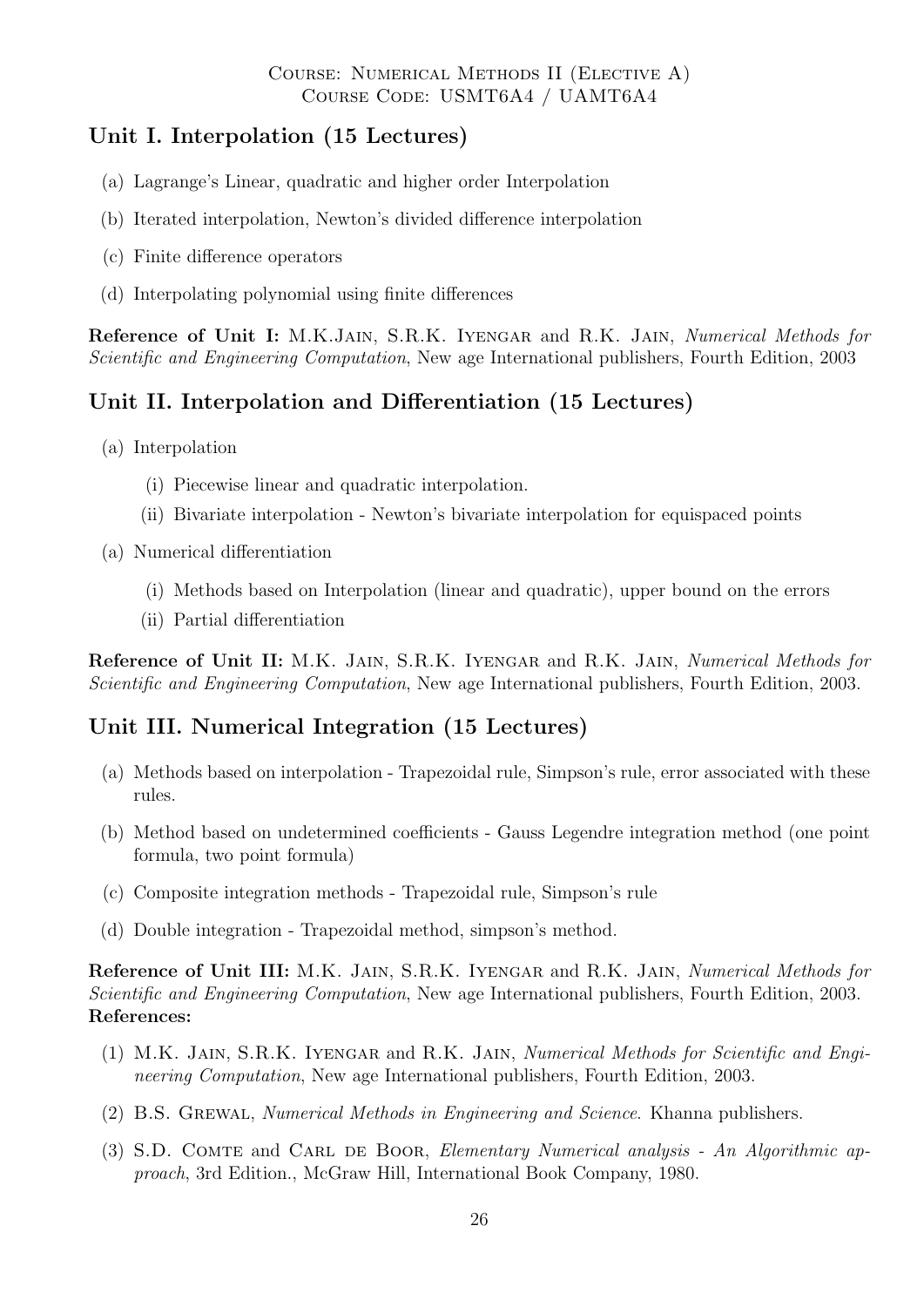- (4) James B. Scarboraugh, Numerical Mathematical Analysis, Oxford and IBH Publishing Company, New Delhi.
- (5) F.B. Hildebrand, Introduction to Numerical Analysis, McGraw Hill, New York, 1956.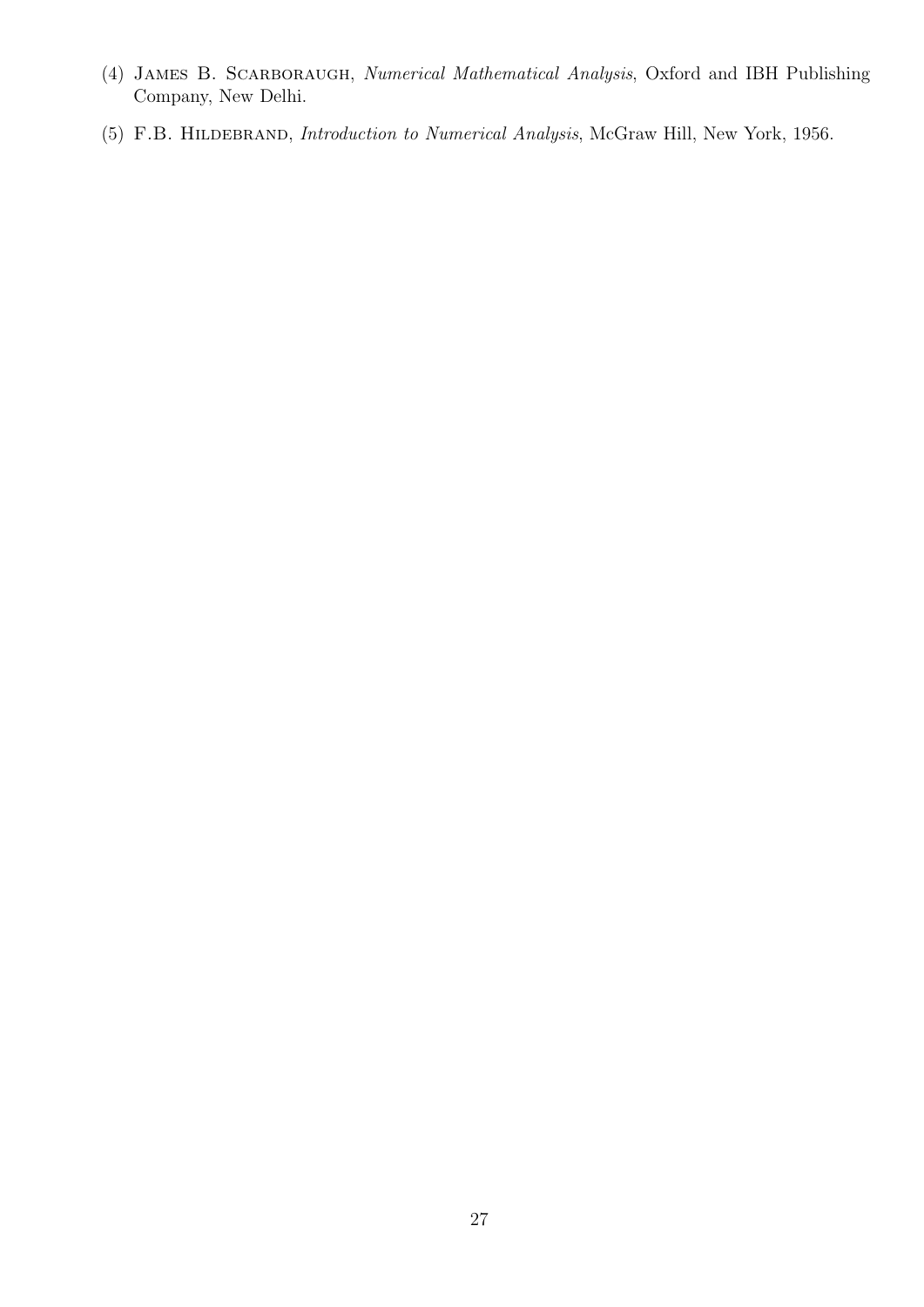# Unit I. Continued Fractions (15 Lectures)

- (a) Finite continued fractions
- (b) (i) Infinite continued fractions and representatio of an irrational number by an infinite simple continued fraction.
	- (ii) Rational approximations to irrational numbers, Order of convergence, Best possible approximations.
	- (iii) Periodic continued fractions.

# Unit II. Pell's equation, Arithmetic function and Special numbers (15 Lectures)

- (a) Pell's equation  $x^2 dy^2 = n$ , where d is not a square of an integer. Solutions of Pell's equation. (The proofs of convergence theorems to be omitted).
- (b) Algebraic and transcendental numbers. The existence of transcendental numbers.
- (c) Arithmetic functions of number theory:  $d(n)$  (or  $\tau(n)$ ),  $\sigma(n)$  and their properties.  $\mu(n)$  and the Möbius inversion formula.
- (d) Special numbers: Fermats numbers, Perfect numbers, Amicable numbers. Pseudo primes, Carmichael numbers.

# Unit III. Cryptography (15 Lectures)

(a) Basic notions such as encryption (enciphering) and decryption (deciphering).

Cryptosystems, symmetric key cryptography. Simple examples such as shift cipher, affine cipher, hill's cipher.

(b) Concept of Public Key Cryptosystem; RSA Algorithm.

# Reference Books

- 1. I. Niven, H. Zuckerman and H. Montogomery. Elementary number theory. John Wiley & Sons. Inc.
- 2. DAVID M. BURTON. An Introduction to the Theory of Numbers. Tata McGraw Hill Edition
- 3. G. H. HARDY, and E.M. WRIGHT, An Introduction to the Theory of Numbers. Low priced edition. The English Language Book Society and Oxford University Press, 1981.
- 4. Neville Robins. Beginning Number Theory, Narosa Publications.
- 5. S.D. Adhikari. An introduction to Commutative Algebra and Number Theory. Narosa Publishing House.
- 6. S. B. Malik. Basic Number theory. Vikas Publishing house.
- 7. N. Koblitz. A course in Number theory and Crytopgraphy. Springer.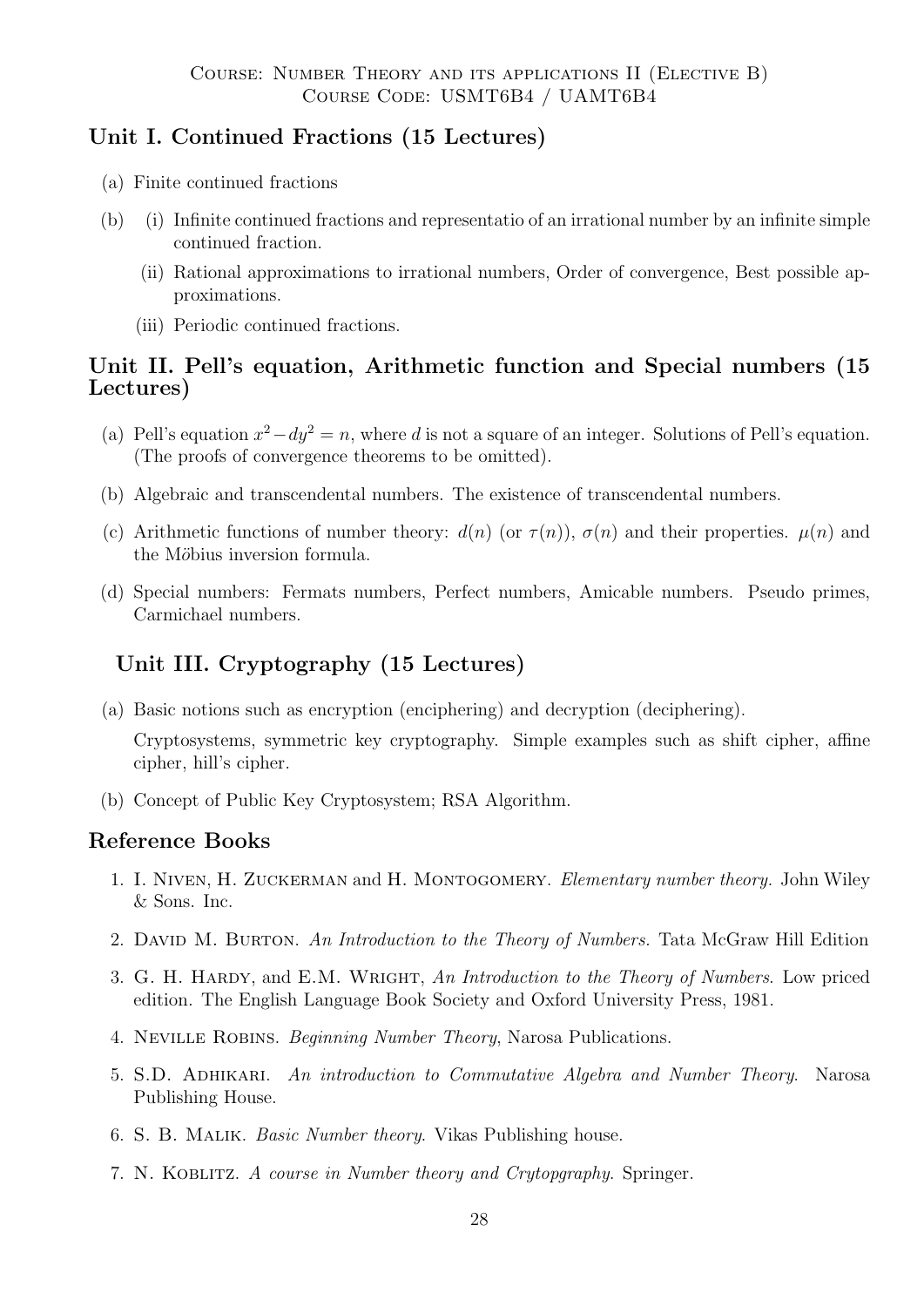- 8. M. ARTIN. Algebra. Prentice Hall.
- 9. K. IRELAND, M. ROSEN. A classical introduction to Modern Number Theory. Second edition, Springer Verlag.
- 10. William Stalling. Cryptology and network security.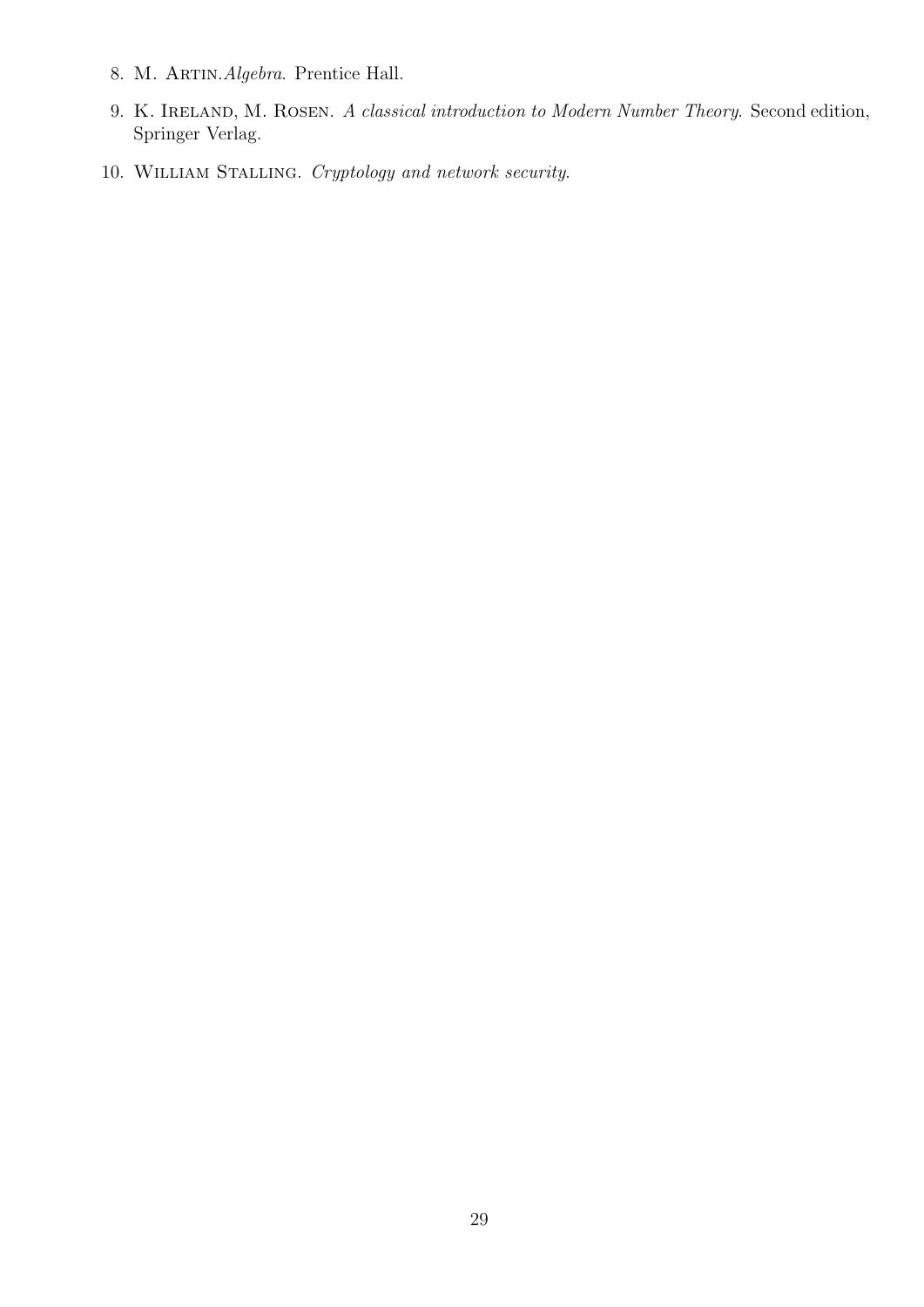# Unit I. Colouring in a graph and Chromatic number (15 Lectures)

- (a) Introduction to vertex and edge colouring, Line graph of a graph, Vertex and edge chromatic number of a graph, Computation of vertex and edge chromatic number of graphs, Brooks theorem (without proof), Vizing theorem(without proof).
- (b) Planner graph; Euler formula, Non planarity of  $K_{3,3}$ ,  $K_5$ , Five-Colour theorem (with proof), Four- Colour theorem (Statement only).
- (c) Chromatic polynomials-Basic results and computation of chromaticn polynomial of some simple graphs such as trees, cycles, complete graphs,wheele graphs, etc.

# Unit II. Flow theory (15 Lectures)

- (a) Flow Theory; Flow, Cut, Max ?ow, Min cut, Max ?ow-Min cut theorem, Flow theorem(without proof ), Problems.
- (b) System of distinct representatives- Hall's theorem (with proof).

# Unit III. Combinatorics (15 Lectures)

- (a) Applications of Inclusion Exclusion principle-Forbidden position problem, Rook polynomial.
- (b) Catalan number-Triangulation of a polygon, parenthesizing the product,deriving formula for catalan number,  $C_n$ .
- (c) Introduction to ordinary generating functions. Solving recurrence relations using generating functions technique

#### References:

- 1. Biggs Norman, Algebraic Graph Theory,Cambridge University Press.
- 2. Bondy J A, Murty U S R. Graph Theory with Applications,Macmillan Press.
- 3. Brualdi R A, Introductory Combinatorics, North Holland Cambridge Company. Cohen
- 4. D A, Basic Tecniques of Combinatorial Theory,John Wiley and sons. Tucker Allan
- 5. Applied Combinatoricds, John Wiley and sons.
- 6. Robin J. Wilson, "Introduction to Graph Theory", Longman Scientific & Technical.
- 7. Joan M. Aldous and Robin J. Wilson, "Graphs and Applications", Springer (indian Ed) West D B
- 8. Introduction to Graph Theory, Prentice Hall of India.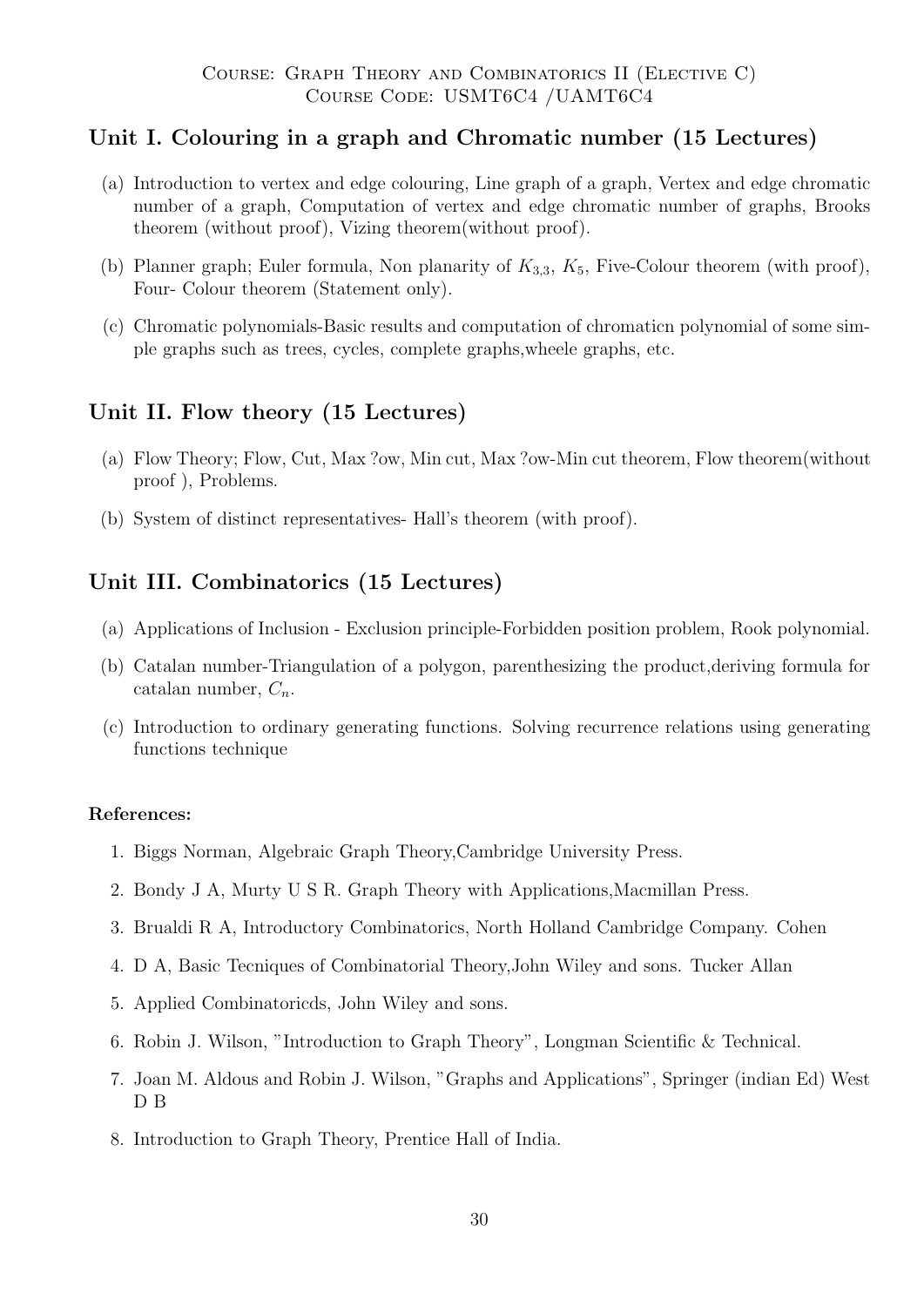# Unit I. Limit Theorems in Probability, Financial Mathematics-Basics (15 Lectures)

- (a) Limit theorems
	- (i) Chebyshev Inequality
	- (ii) Weak law of large numbers
	- (iii) Strong law of large numbers (statement only)
	- (iv) Central limit theorem (statement only)
- (b) A simple Market Model (Basic Notions and Assumptions)
- (c) Risk-free Assets-
	- (i) Time Value of money
	- (ii) Money Market
- (d) Risky Assets-
	- (i) Dynamics of stock price Return, Expected Return
	- (ii) Binomial Tree Model, Risk-Neutral probability

Reference of Unit I: Chapter 1-3 of Marek Capinski , Tomas Zastawniak, Mathematics for Finance-An Introduction to Financial Engineering, Springer Undergraduate Mathematics Series, 2003 International Edition.

# Unit II. Forward and Futures Contract (15 Lectures)

- (a) Discrete Time Market Models
	- (i) Investment Strategies
	- (ii) The principle of No Arbitrage
	- (iii) Application to the Binomial Tree Model
	- (iv) Fundamental theorem of Asset pricing (statement only)
- (b) Forward and Futures Contract
	- (i) Pricing Forwards using Arbitrage
	- (ii) Hedging with Futures

Reference of Unit II: Chapter 4, Chapter 6 of MAREK CAPINSKI, TOMAS ZASTAWNIAK, Mathematics for Finance-An Introduction to Financial Engineering, Springer Undergraduate Mathematics Series, 2003 International Edition.

# Unit III. Options (15 Lectures)

(a) Options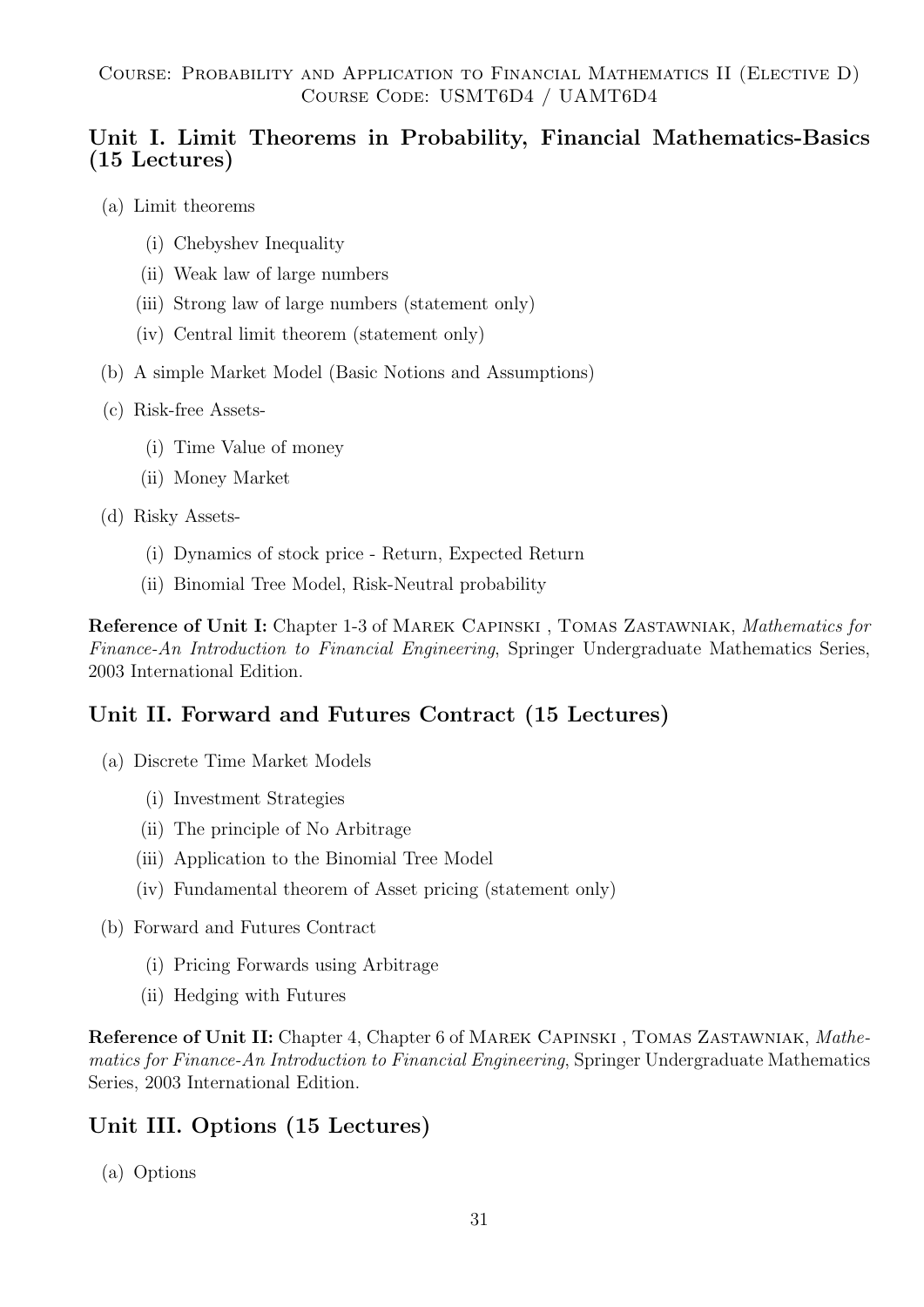- (i) Call and Put options
- (ii) European and American options
- (iii) Asian Options
- (iv) Put-Call parity
- (v) Bounds on option prices
- (vi) Black Scholes Formula
- (b) Portfolio Management
	- (i) Expected Return on a portfolio
	- (ii) Risk of a portfolio

Reference of Unit III: Chapter 5(5.1-5.3), Chapter 7 of MAREK CAPINSKI, TOMAS ZASTAWniak, Mathematics for Finance-An Introduction to Financial Engineering, Springer Undergraduate Mathematics Series, 2003 International Edition.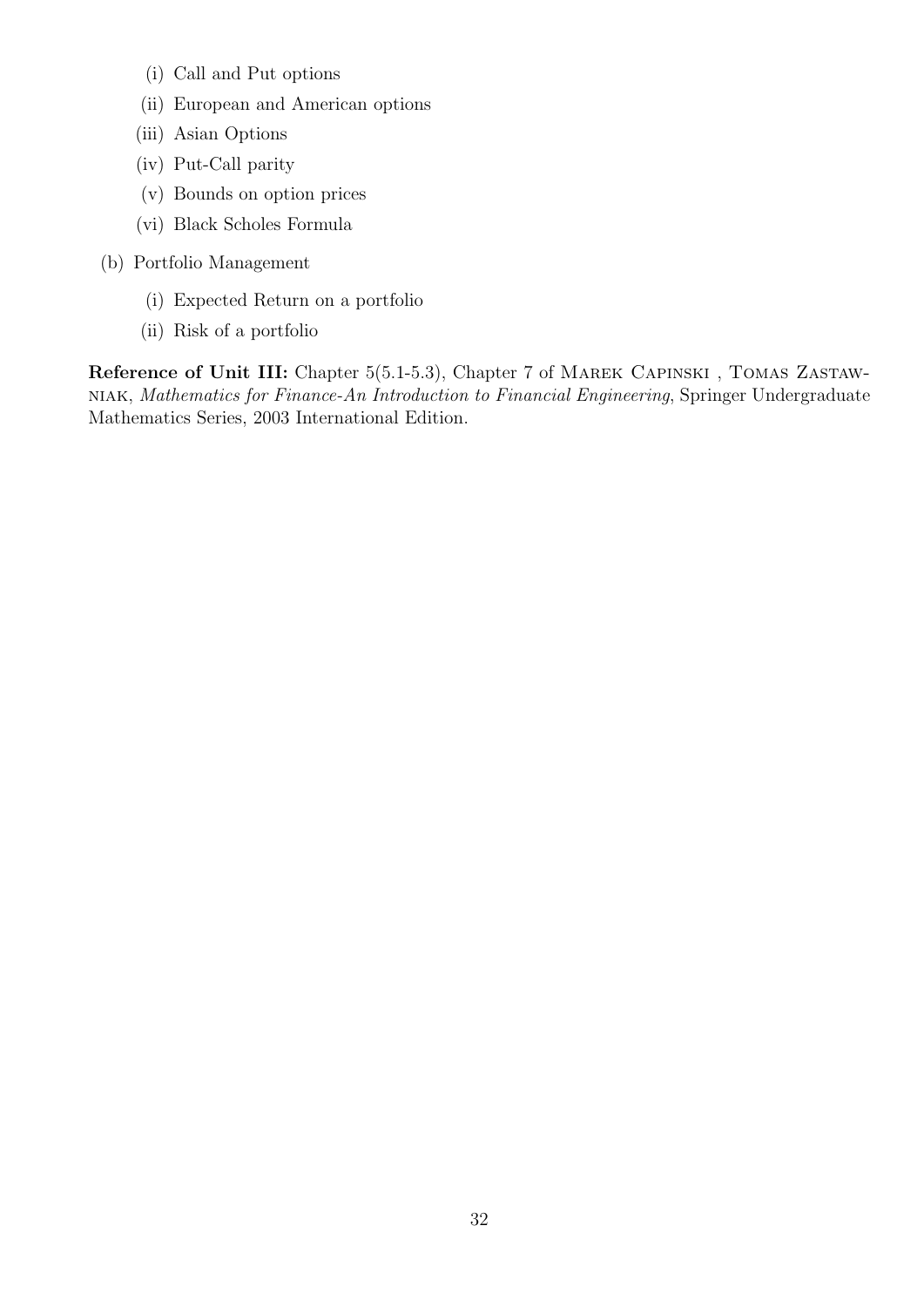# Suggested Practicals based on USMT601 / UAMT601 and USMT602 / UAMT602

- 1. Limits and continuity of functions from  $\mathbb{R}^n$  to  $\mathbb{R}^m$ ,  $m \geq 1$ .
- 2. Partial derivative, Directional derivatives.
- 3. Differentiability of scalar fields.
- 4. Differentiability of vector fields.
- 5. Parametrisation of surfaces, area of parametrised surfaces, Surface integrals.
- 6. Stokes' Theorem and Gauss' Divergence Theorem.
- 7. Miscellaneous Theoretical questions based on full paper.

# Suggested Practicals based on USMT602 / UAMT602

- 8. Normal subgroups and quotient groups.
- 9. Cayley's Theorem and external direct product of groups.
- 10. Rings, Integral domains and fields.
- 11. Ideals, prime ideals and maximal ideals.
- 12. Ring homomorphism, isomorphism.
- 13. Euclidean Domain, Principal Ideal Domain and Unique Factorization Domain.
- 14. Miscellaneous Theoretical questions based on full paper.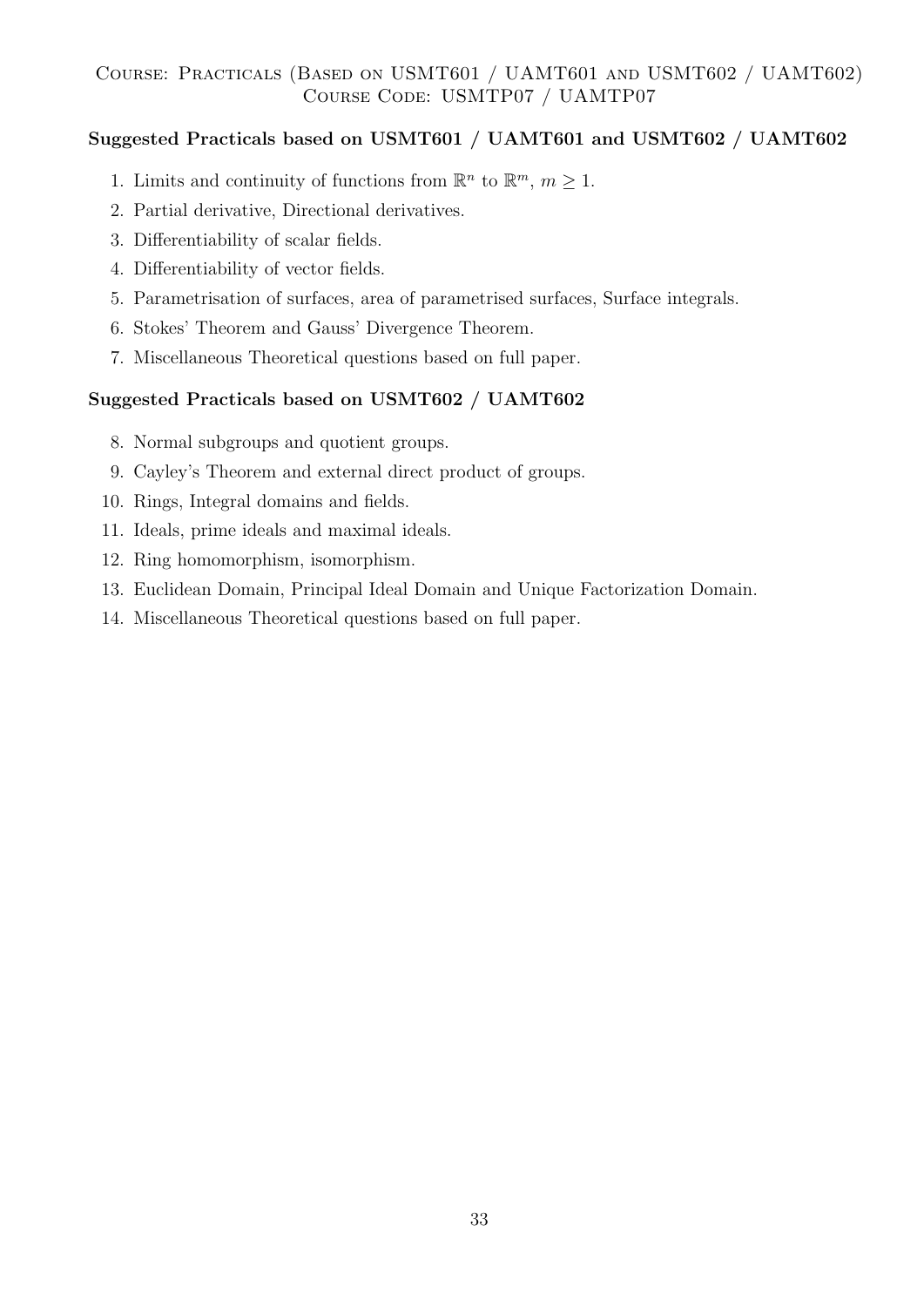# Course: Practicals (Based on USMT603 / UAMT603 and USMT6A4 / UAMT6A4 OR USMT6B4 / UAMT6B4 OR USMT6C4 / UAMT6C4 OR USMT6D4 / UAMT6D4) Course Code: USMTP08 / UAMTP08

### Suggested Practicals based on USMT603 / UAMT603

- (1) Fourier series
- (2) Parseval's identity.
- (3) Compact sets in a metric space, Compactness in  $\mathbb{R}^n$  (emphasis on  $\mathbb{R}, \mathbb{R}^2$ ). Properties.
- (4) Continuous image of a compact set.
- (5) Connectedness, Path connectedness.
- (6) Continuous image of a connected set.
- (7) Miscellaneous Theoretical Questions based on full paper.

### Suggested Practicals based on USMT6A4 / UAMT6A4

- (1) Lagrange's Linear, quadratic and higher order Interpolation, Iterated interpolation, Newton's divided difference interpolation
- (2) Finite difference operators, Interpolating polynomial using finite differences
- (3) Piecewise linear and quadratic interpolation, Newton's bivariate interpolation for equispaced points
- (4) Numerical differentiation based on Interpolation and upper bound on the errors
- (5) Numerical Integration Trapezoidal rule, Simpson's rule, error associated with these rules, Gauss Legendre integration method (one point formula, two point formula)
- (6) Composite integration (Trapezoidal rule, Simpson's rule), double integration (Trapezoidal rule, Simpson's rule)
- (7) Miscellaneous Theoretical questions based on full paper.

### The Practicals should be performed using non-programmable scientific calculator. (The use of programming language like C or Mathematical Software like Mathematica, MatLab, MuPAD may be encouraged).

# Suggested Practicals based on USMT6B4 / UAMT6B4

- (1) Finite continued fractions.
- (2) Infinite continued fractions.
- (3) Pell's equations.
- (4) Arithmatic functions of number theory, Special numbers.
- (5) Cryptosytems (Private key).
- (6) Public Key Cryptosystems. RSA Algorithm.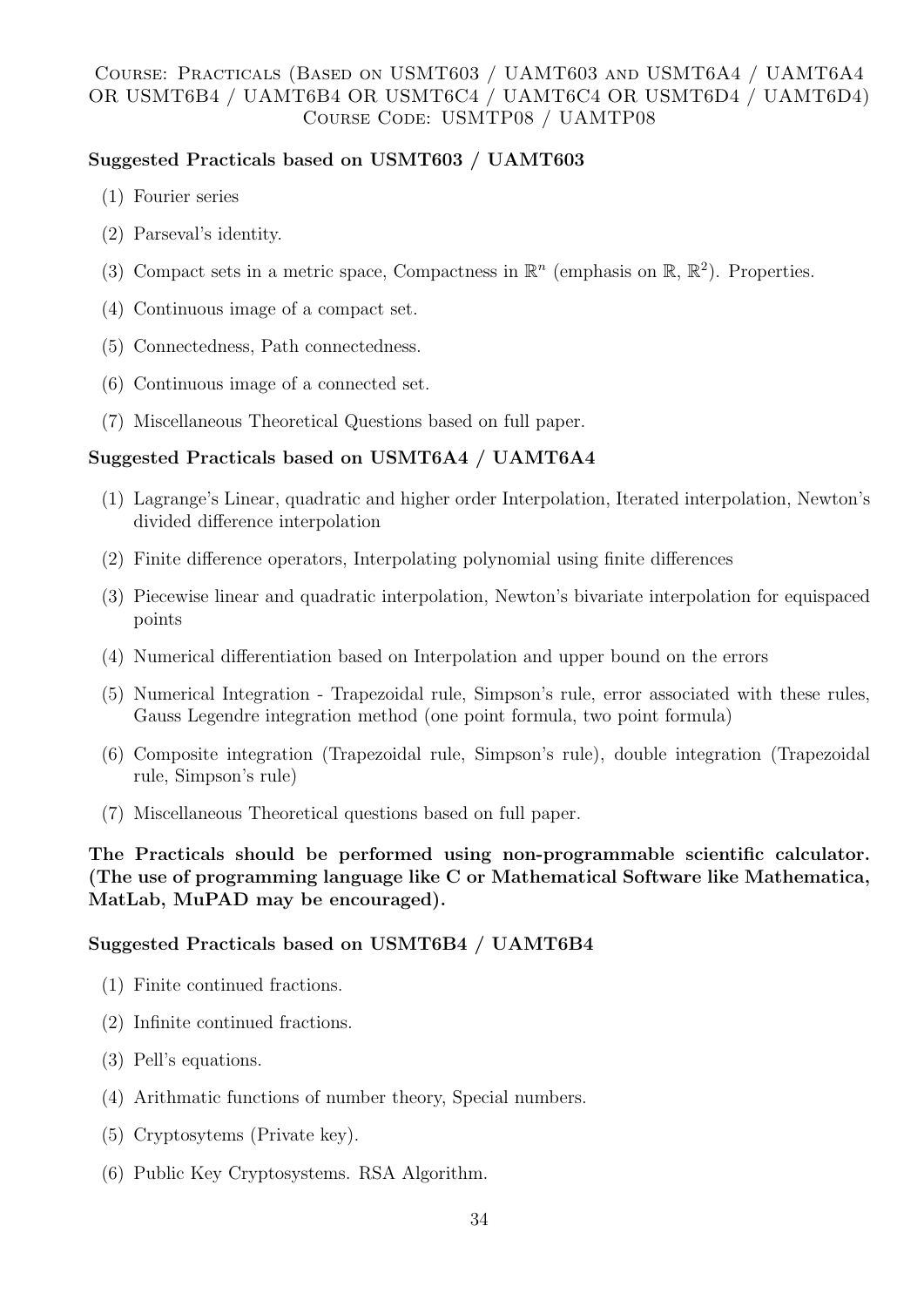(7) Miscellaneous Theoretical questions based on full paper.

# Suggested Practicals based on USMT6C4 / UAMT6C4

- (1) Chromatic Numbers (Vertex, Edge),Line graphs
- (2) Planner graph, Chromatic polynomial.
- (3) Flow Theorem.,Hall's theorem
- (4) Recurrence relation, Generating function.
- (5) Catalan numbers.
- (6) Rook Polynomial.
- (7) Miscellaneous Theoretical questions based on full paper.

# Suggested Practicals based on USMT6D4 / UAMT6D4

- (1) Limit theorems of probability
- (2) Time value of Money, Expected Return
- (3) No Arbitrage Principle, Pricing Forwards
- (4) Binomial Tree Model- One period, Multiperiod
- (5) Options, Put Call Parity
- (6) Bounds on option Prices, Black Scholes Formula, Return and Risk of a portfolio.
- (7) Miscellaneous Theoretical questions based on full paper.

The scheme of examination for the revised courses in the subject of Mathematics at the Third Year B.A./B.Sc. will be as follows.

—————————–

# Scheme of Examination (Theory)

The performance of the learners shall be evaluated into two parts. The learners performance shall be assessed by Internal Assessment with 40% marks in the first part by conducting the Semester End Examinations with 60% marks in the second part. The allocation of marks for the Internal Assessment and Semester End Examinations are as shown below:-

# (a) Internal assessment  $40\%$

Courses with Assignments (Mathematics)

| Sr. No. | <b>Evaluation type</b>                   | Marks |
|---------|------------------------------------------|-------|
|         | One assignments                          |       |
|         | One class test                           | 20    |
|         | Active participation in routine class    | 0.5   |
|         | Overall conduct as a responsible student | 05    |